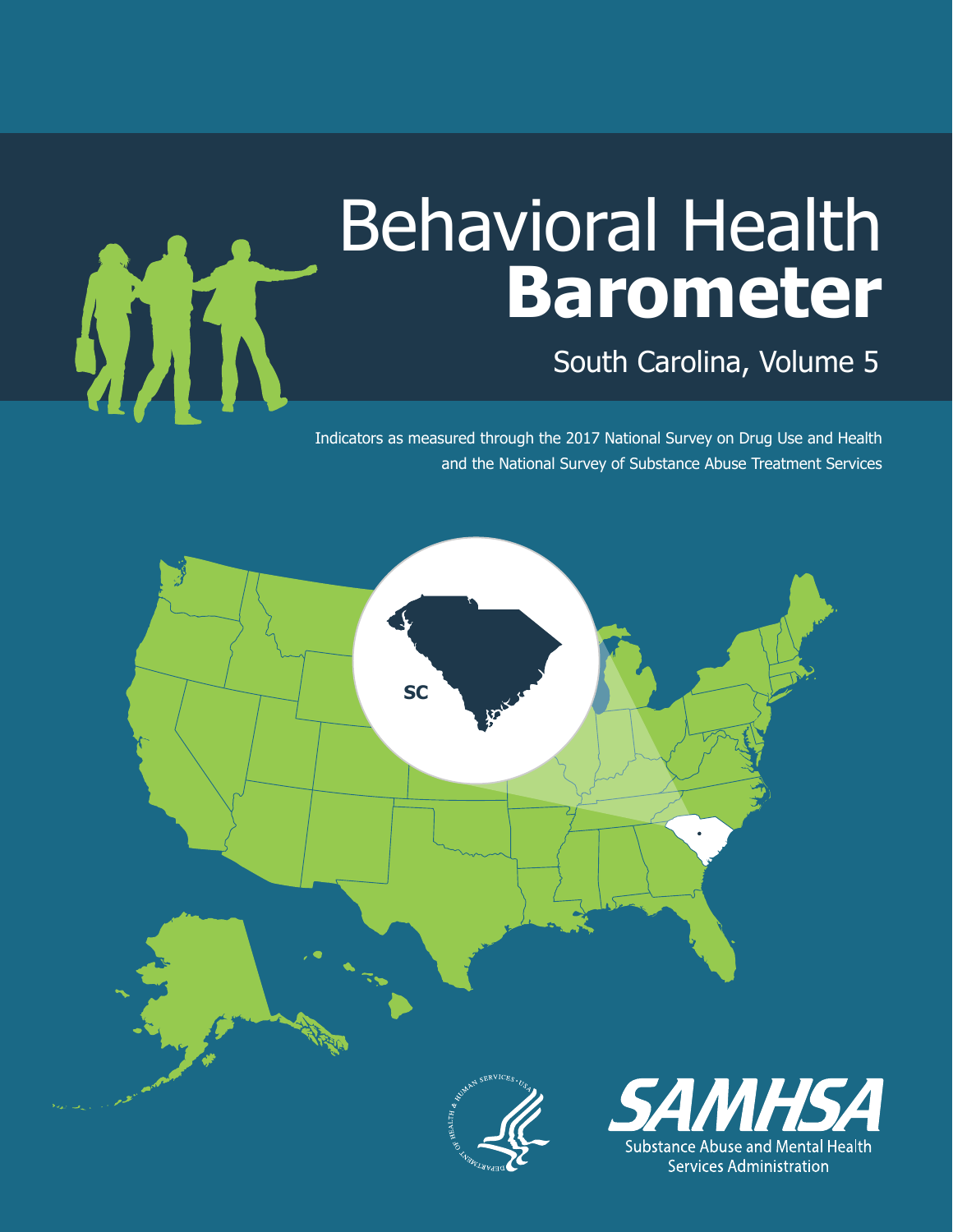

#### **Acknowledgments**

This report was prepared for the Substance Abuse and Mental Health Services Administration (SAMHSA) under contract No. 283–17–3101 with SAMHSA, U.S. Department of Health and Human Services (HHS).

#### **Public Domain Notice**

All material appearing in this report is in the public domain and may be reproduced or copied without permission from SAMHSA. Citation of the source is appreciated. However, this publication may not be reproduced or distributed for a fee without the specific, written authorization of the Office of Communications, SAMHSA, HHS.

#### **Electronic Access**

This publication may be downloaded at [https://store.samhsa.gov.](https://store.samhsa.gov)

#### **Recommended Citation**

Substance Abuse and Mental Health Services Administration. Behavioral Health Barometer: South Carolina, Volume 5: Indicators as measured through the 2017 National Survey on Drug Use and Health and the National Survey of Substance Abuse Treatment Services. HHS Publication No. SMA-19-Baro-17-SC. Rockville, MD: Substance Abuse and Mental Health Services Administration, 2019.

#### **Originating Office**

Center for Behavioral Health Statistics and Quality, Substance Abuse and Mental Health Services Administration, 5600 Fishers Lane, Rockville, MD 20857, HHS Publication No. SMA-19-Baro-17-SC. Released in 2019.

#### **Nondiscrimination Notice**

SAMHSA complies with applicable Federal civil rights laws and does not discriminate on the basis of race, color, national origin, age, disability, or sex.

SAMHSA cumple con las leyes federales de derechos civiles aplicables y no discrimina por motivos de raza, color, nacionalidad, edad, discapacidad o sexo.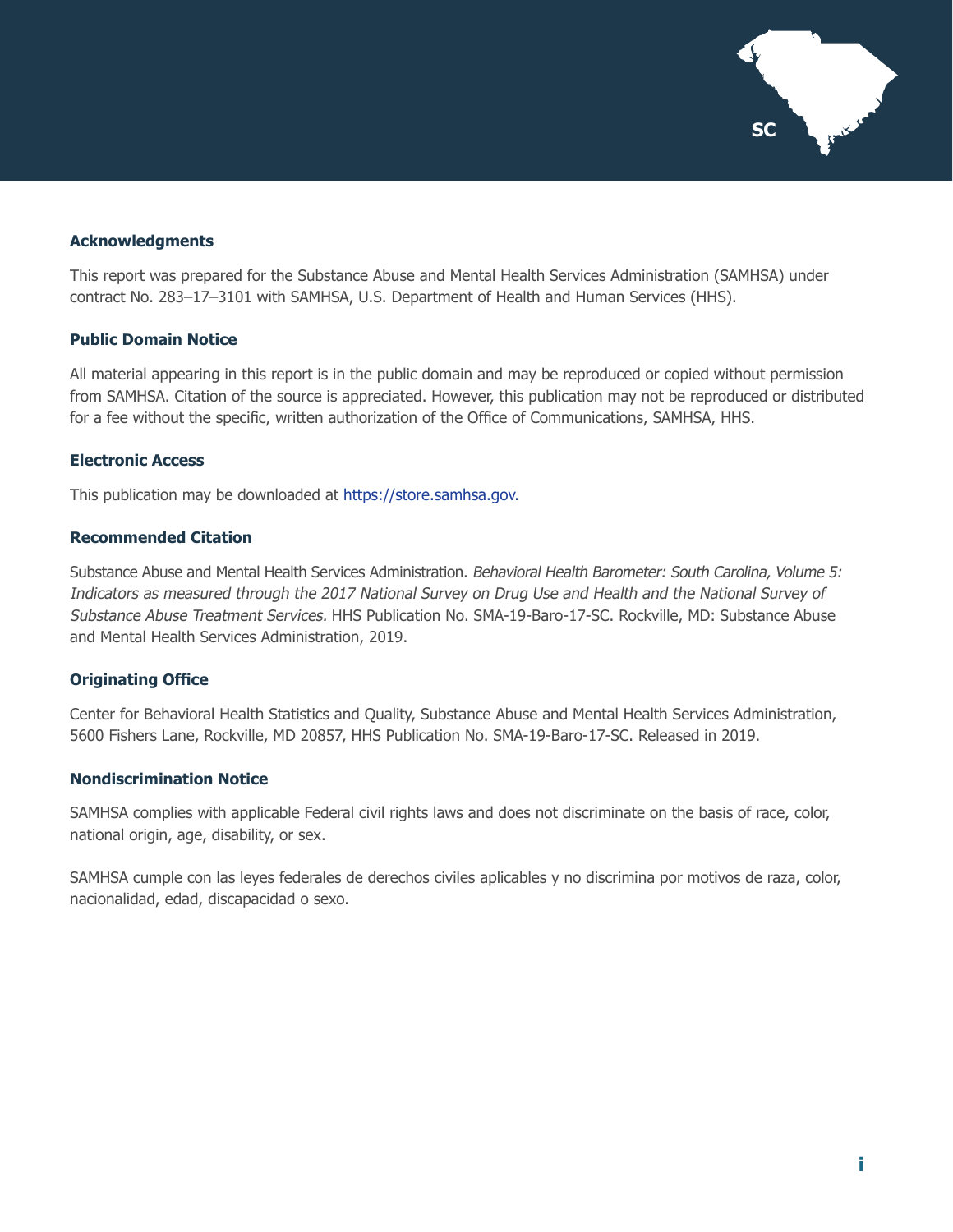# **Contents**



| 21<br>22<br>23<br>24 |
|----------------------|
|                      |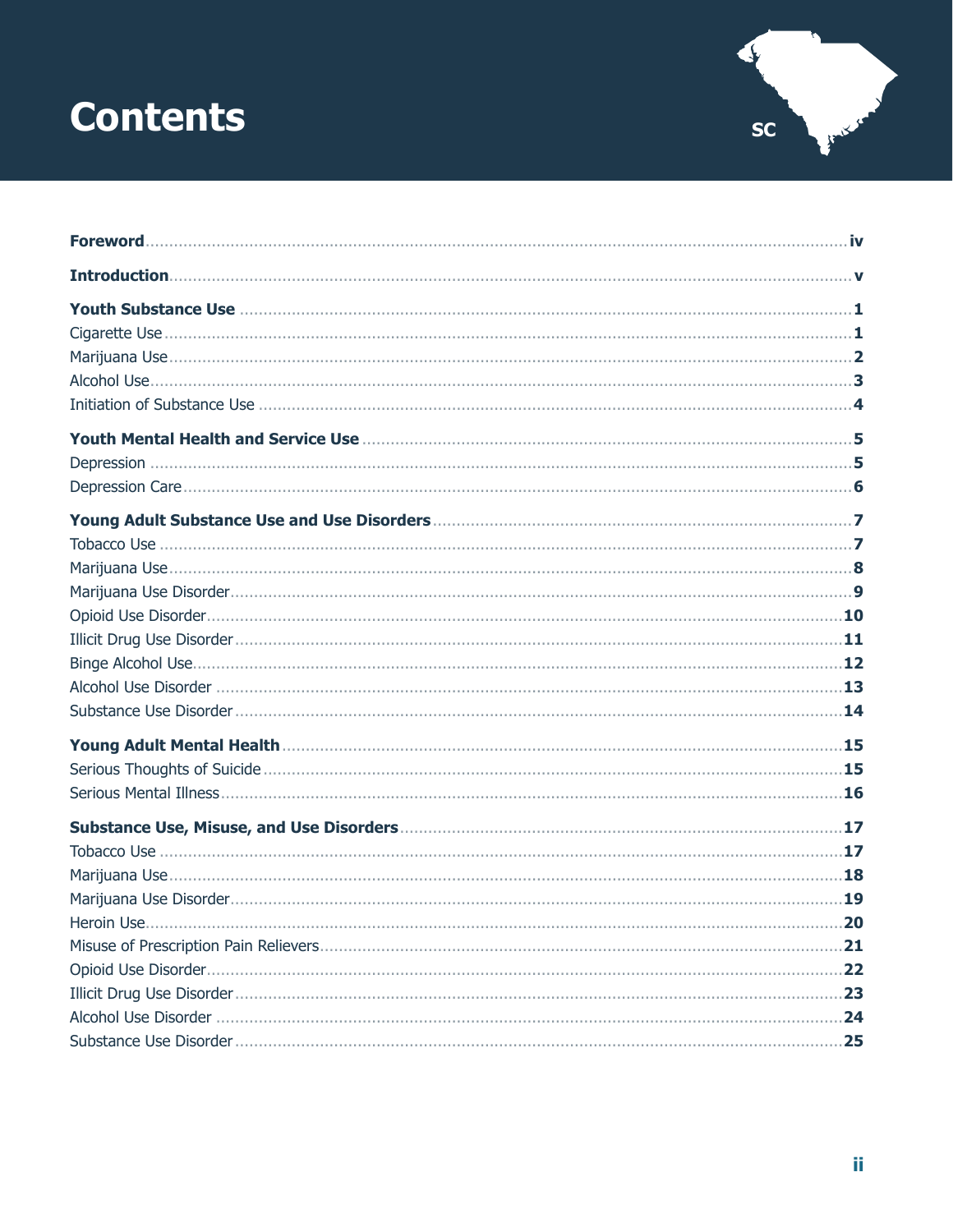### **Contents**



| 26  |
|-----|
| .28 |
|     |
| .30 |
| .31 |
|     |
|     |
|     |
| 37  |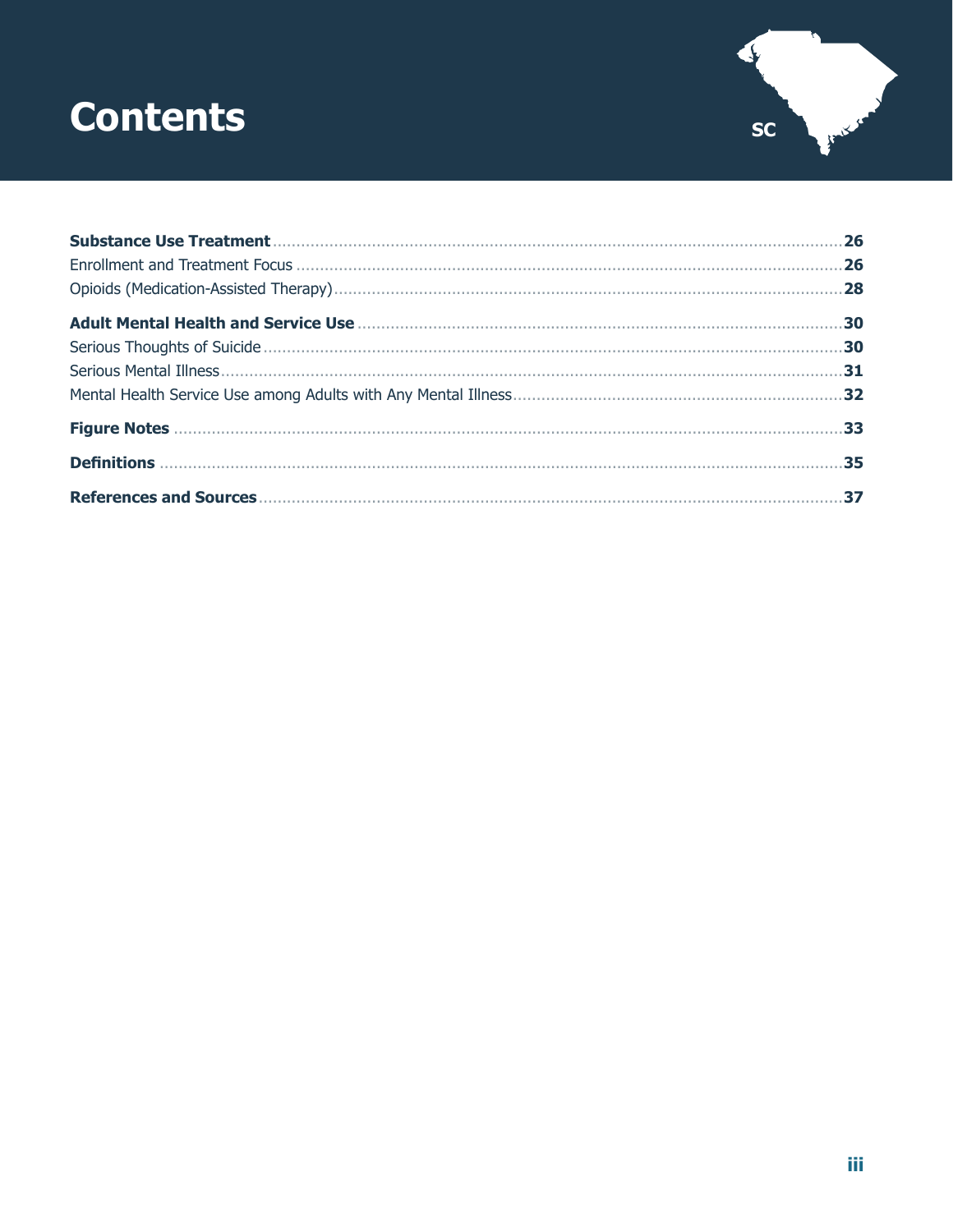### <span id="page-4-0"></span>**Foreword SC**



The Substance Abuse and Mental Health Services Administration (SAMHSA), an operating division within the U.S. Department of Health and Human Services (HHS), is charged with reducing the impact of substance abuse and mental illness on America's communities. SAMHSA is pursuing this mission at a time of significant change.

The Behavioral Health Barometer: South Carolina, Volume 5: Indicators as measured through the 2017 National Survey on Drug Use and Health and the National Survey of Substance Abuse Treatment Services, is one of a series of national, regional, and state reports that provide a snapshot of behavioral health in the United States. The reports present a set of substance use and mental health indicators as measured through the National Survey on Drug Use and Health (NSDUH) and the National Survey of Substance Abuse Treatment Services (N-SSATS), sponsored by SAMHSA.

This array of indicators provides a unique overview of the nation's behavioral health at a point in time as well as a mechanism for tracking changes over time. Behavioral Health Barometers for the nation, 10 regions, and all 50 states and the District of Columbia are published as part of SAMHSA's behavioral health quality improvement approach. Most importantly, the Behavioral Health Barometers provide critical information in support of SAMHSA's mission of reducing the impact of substance abuse and mental illness on America's communities.

Elinore F. McCance-Katz, M.D., Ph.D. Assistant Secretary for Mental Health and Substance Use Substance Abuse and Mental Health Services Administration U.S. Department of Health and Human Services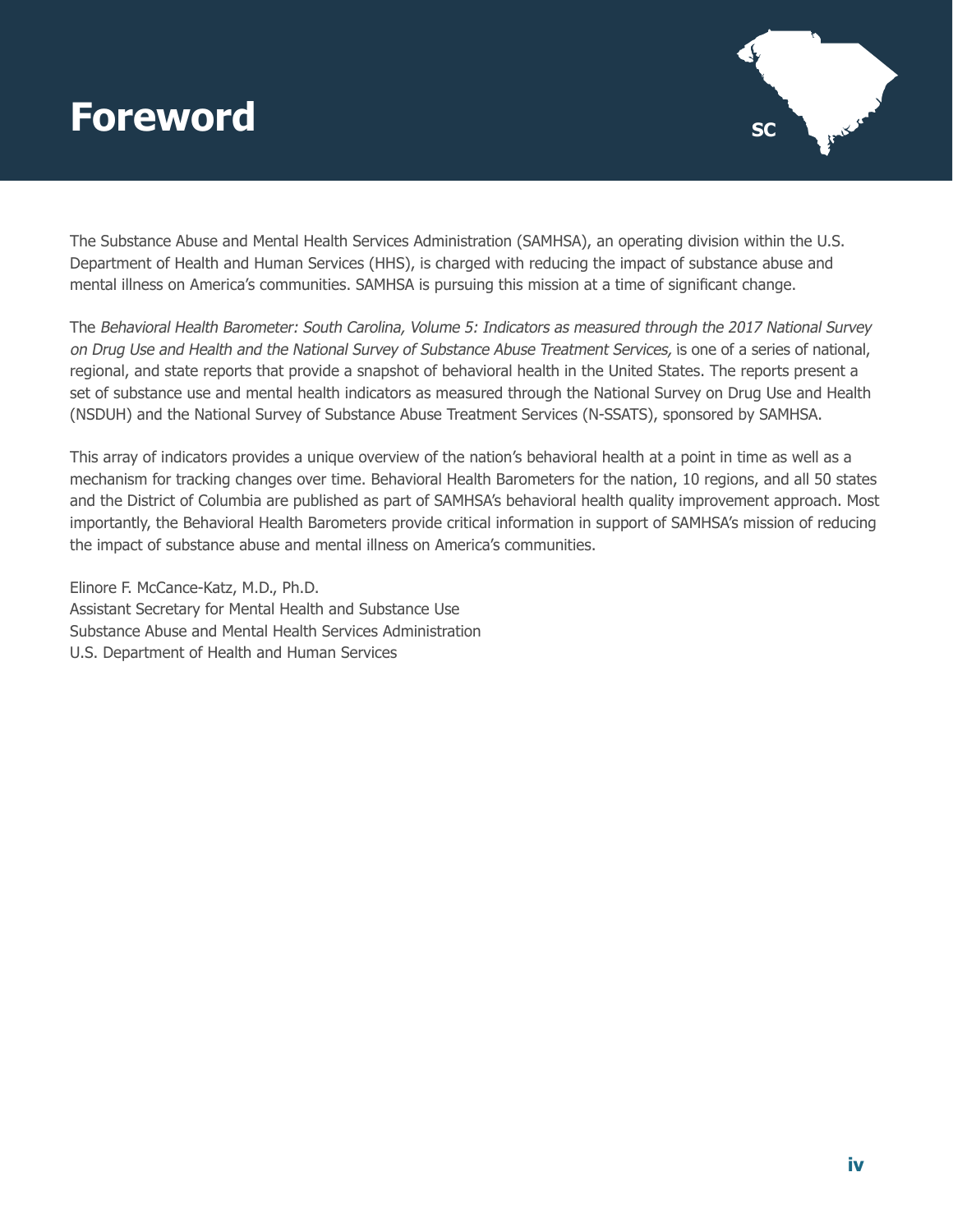# <span id="page-5-0"></span> $\blacksquare$ **Introduction**  $\blacksquare$



#### **Purpose of this Report**

Behavioral Health Barometer: South Carolina, Volume 5: Indicators as measured through the 2017 National Survey on Drug Use and Health and the National Survey of Substance Abuse Treatment Services provides an annual update on a series of topics that focus on substance use and mental health (collectively referred to as behavioral health) in South Carolina. SAMHSA selected specific topics and indicators in this report to represent a cross-section of the key behavioral health indicators that are assessed in SAMHSA data collections, including NSDUH and N-SSATS. This report is intended to provide a concise, reader-friendly summary of key behavioral health measures for lay and professional audiences.

#### **Organization of this Report**

This report is divided into sections based on content areas and age groups. It begins with sections on substance use, mental health, and mental health treatment among youth aged 12 to 17, followed by a section on substance use and mental health among young adults aged 18–25. Next are sections on substance use, misuse, use disorders, and treatment among youth and adults combined, and then mental health and treatment among adults aged 18 or older. Figure titles are included above all graphics, including callouts for figure notes that are presented on pages 33-34. These figure notes include additional information about the measures, populations, and analyses presented in the graphics and text. Definitions of key measures and terms included in the report are presented on pages 35-36.

#### **Methodological Information**

Statistical tests (t-tests) have been conducted for all statements appearing in the text of the report based on NSDUH data that compare estimates between years or population subgroups. Unless explicitly stated that a difference is not statistically significant, all statements based on NSDUH data that describe differences are significant at the .05 level. Standard NSDUH suppression rules have been applied for all NSDUH estimates in this report. Pages 26-29 present N-SSATS data, and because N-SSATS provides counts of people enrolled at all treatment facilities (as opposed to providing estimates based on a sample of treatment facilities), conducting significance tests is not necessary. Tables that display all data points included in this report, including tests of statistical significance and standard errors, are available by request. To request these tables or to ask any questions regarding how to use or interpret the data included in this report, please contact [CBHSQRequest@samhsa.hhs.gov](mailto:CBHSQRequest@samhsa.hhs.gov).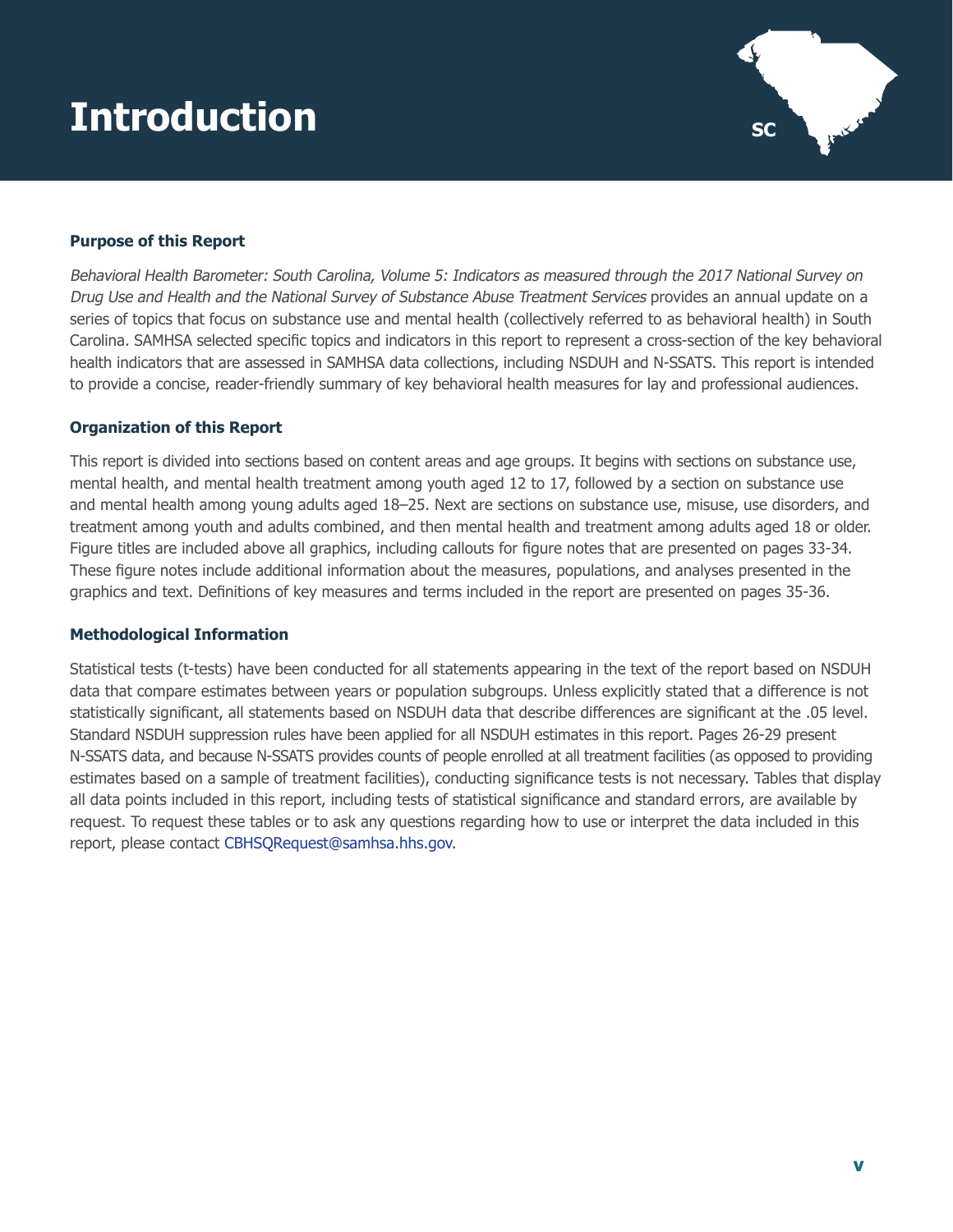# <span id="page-6-0"></span>**Youth Substance Use**

Cigarette Use



#### **Changes in Past-Month Cigarette Use among Youth Aged 12–17 in South Carolina, Region 4, and the United States (Annual Averages, 2002–2005 and 2014–2017) 1**



Among youth aged 12–17 in South Carolina, the annual average percentage of cigarette use in the past month decreased between 2002–2005 and 2014–2017.

During 2014–2017, the annual average prevalence of past-month cigarette use in South Carolina was **4.8%** (or **18,000**), similar to both the regional average (**4.2%**) and the national average (**3.9%**).

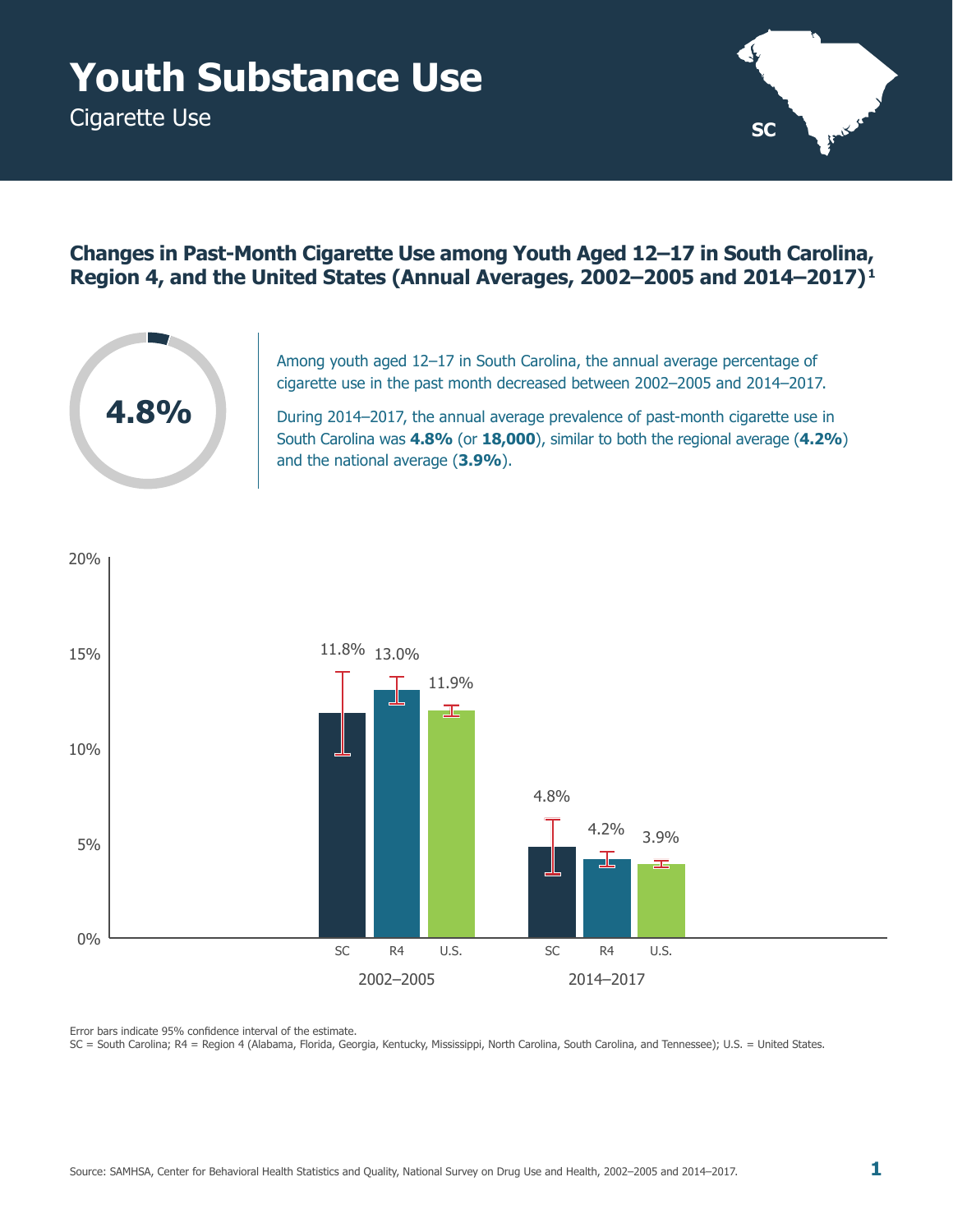# <span id="page-7-0"></span>**Youth Substance Use**

Marijuana Use



### **Changes in Past-Month Marijuana Use among Youth Aged 12–17 in South Carolina, Region 4, and the United States (Annual Averages, 2002–2005 and 2014–2017) 1**



Among youth aged 12–17 in South Carolina, the annual average percentage of marijuana use in the past month did not significantly change between 2002–2005 and 2014–2017.

During 2014–2017, the annual average prevalence of past-month marijuana use in South Carolina was **5.4%** (or **20,000**), similar to the regional average (**6.1%**) but lower than the national average (**6.8%**).



Error bars indicate 95% confidence interval of the estimate.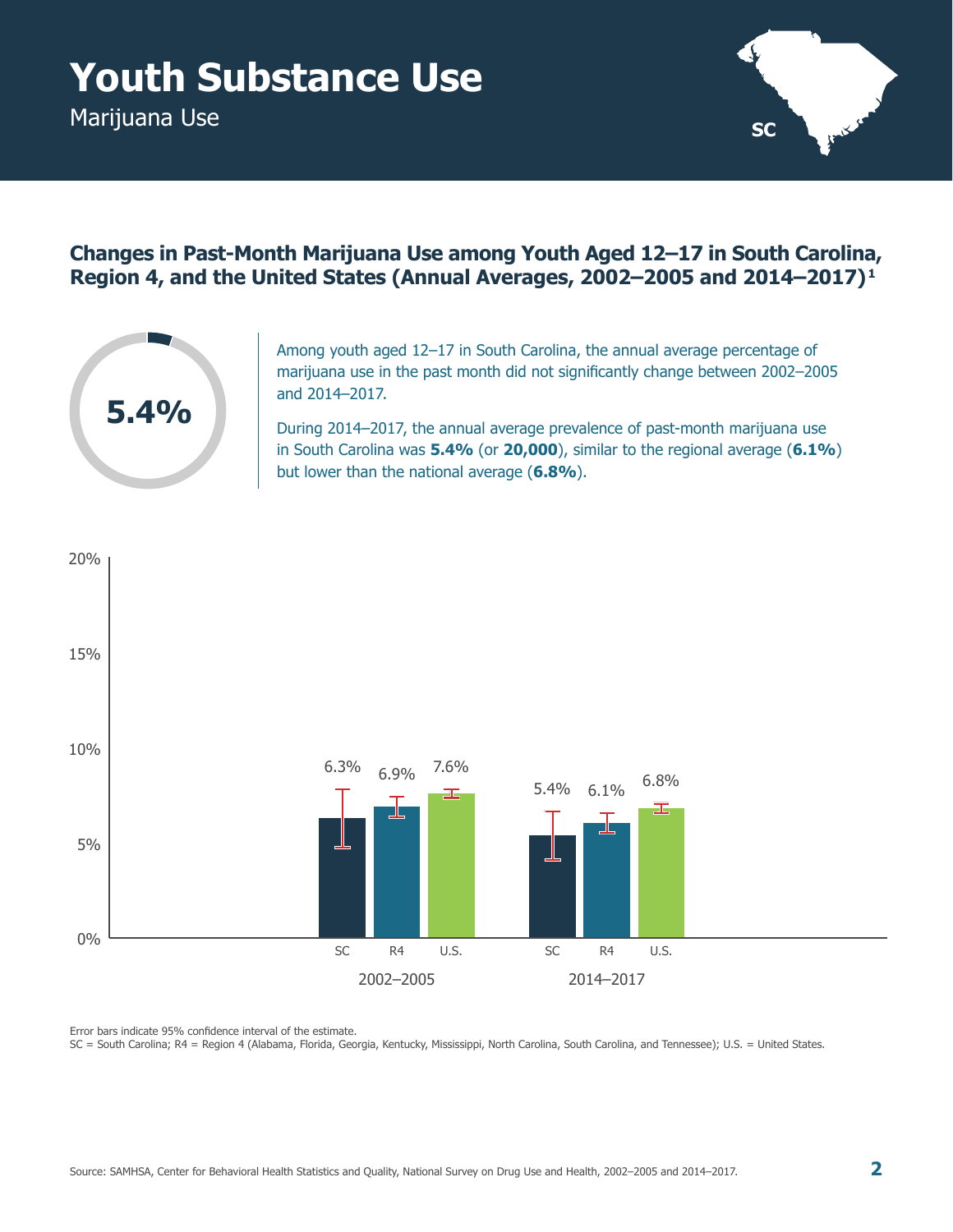<span id="page-8-0"></span>Alcohol Use



### **Changes in Past-Month Alcohol Use among Youth Aged 12–17 in South Carolina, Region 4, and the United States (Annual Averages, 2002–2005 and 2014–2017) 1**



Among youth aged 12–17 in South Carolina, the annual average percentage of alcohol use in the past month decreased between 2002–2005 and 2014–2017.

During 2014–2017, the annual average prevalence of past-month alcohol use in South Carolina was **8.1%** (or **30,000**), similar to the regional average (**8.7%**) but lower than the national average (**10.1%**).

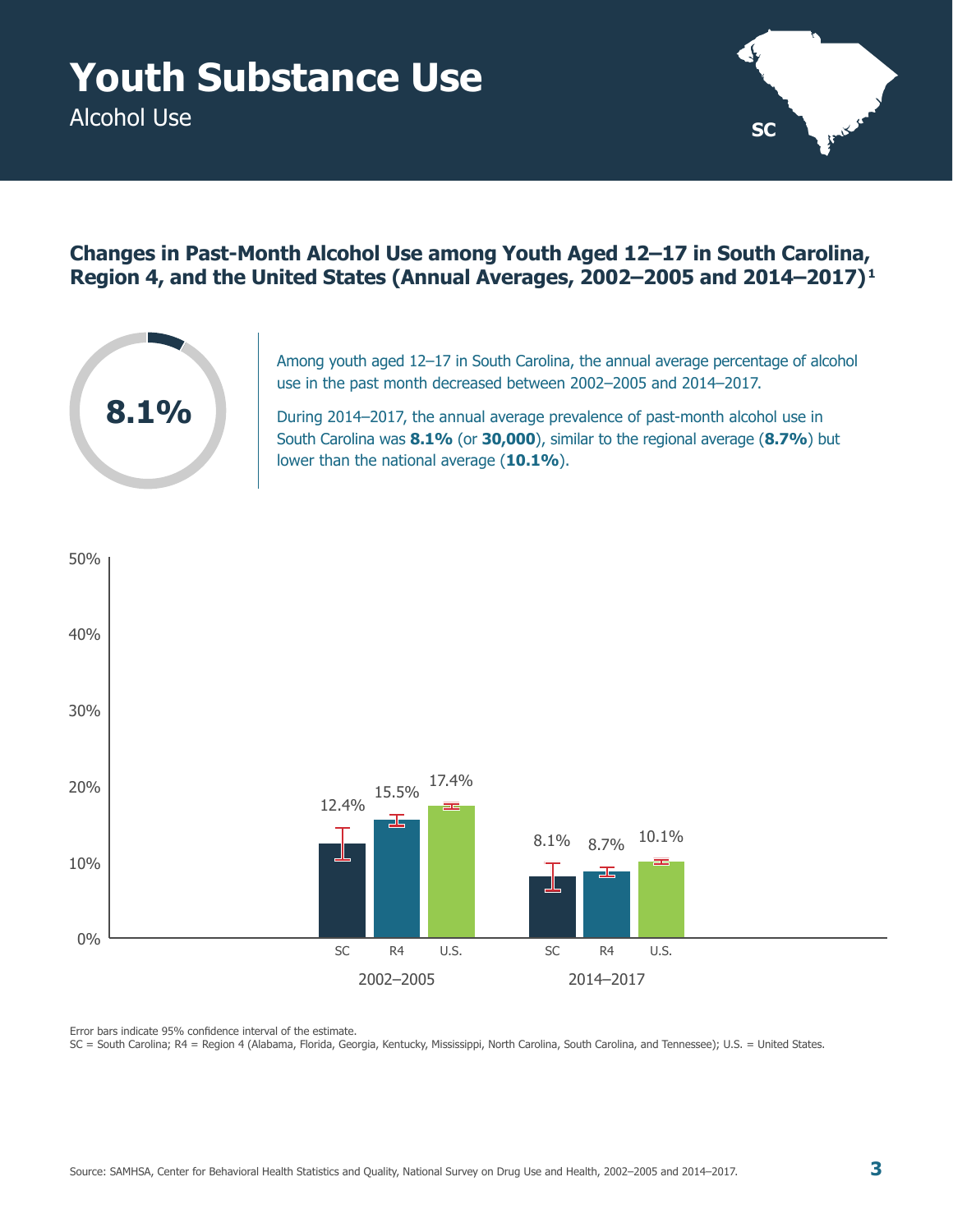# <span id="page-9-0"></span>**Youth Substance Use**

Initiation of Substance Use



### **Past-Year Initiation (First Lifetime Use) of Selected Substances among Youth Aged 12–17 in South Carolina, Region 4, and the United States (Annual Average, 2013–2017) 1**

Among youth aged 12–17 in South Carolina, during 2013–2017, an annual average of **7.0%** (or **26,000**) used alcohol for the first time in their lives, similar to the regional average (**8.5%**) but lower than the national average (**9.4%**).

In South Carolina, **4.0%** (or **15,000**) used marijuana for the first time in their lives, similar to both the regional average (**4.2%**) and the national average (**4.8%**).

In South Carolina, **3.3%** (or **12,000**) used cigarettes for the first time in their lives, similar to both the regional average (**3.4%**) and the national average (**3.1%**).



Error bars indicate 95% confidence interval of the estimate.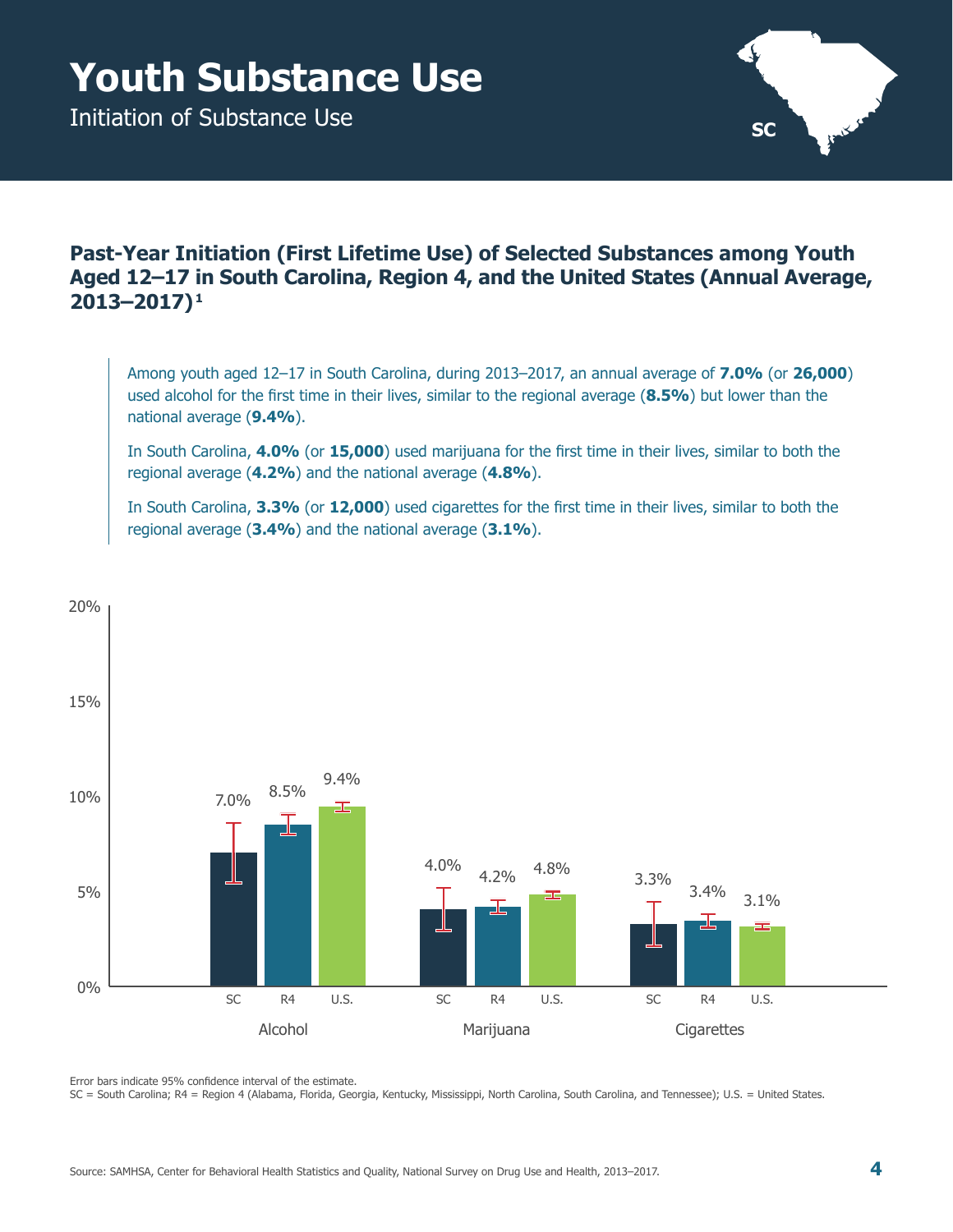### <span id="page-10-0"></span>**Youth Mental Health and Service Use**

Depression



**Changes in Past-Year Major Depressive Episode (MDE) among Youth Aged 12–17 in South Carolina, Region 4, and the United States (Annual Averages, 2004–2008 and 2013–2017) 1, 2**



Among youth aged 12–17 in South Carolina, the annual average percentage with a major depressive episode (MDE) in the past year did not significantly change between 2004–2008 and 2013–2017.

During 2013–2017, the annual average prevalence of past-year MDE in South Carolina was **11.1%** (or **40,000**), similar to both the regional average (**11.1%**) and the national average (**12.1%**).



Error bars indicate 95% confidence interval of the estimate.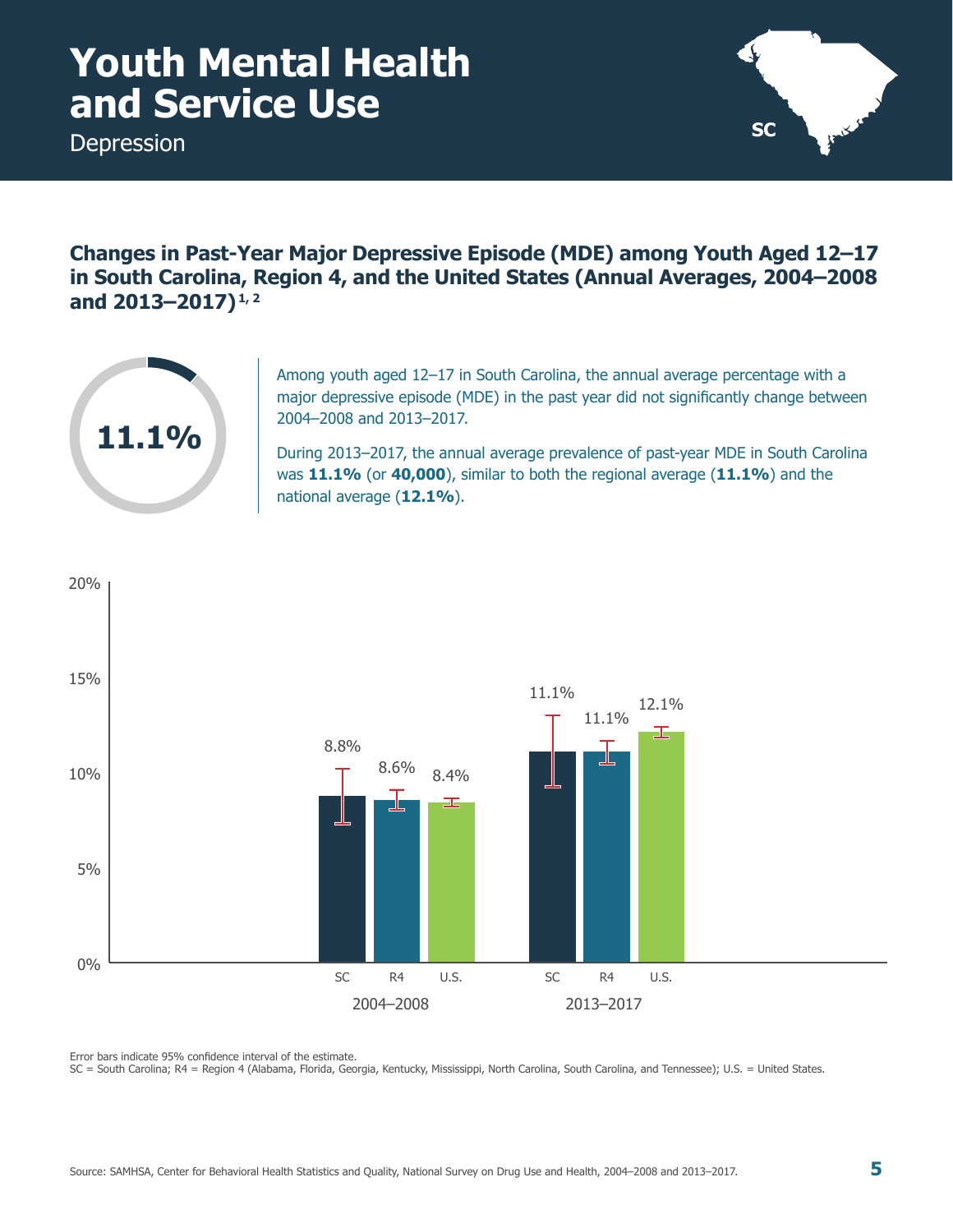### <span id="page-11-0"></span>**Youth Mental Health and Service Use**

Depression Care



**Past-Year Depression Care among Youth Aged 12–17 with Major Depressive Episode (MDE) in South Carolina, Region 4, and the United States (Annual Average, 2013–2017) 1,3**



Among youth aged 12–17 in South Carolina during 2013–2017 with a MDE in the past year, an annual average of **37.8%** (or **15,000**) received depression care in the past year, similar to both the regional average (**38.0%**) and the national average (**40.3%**).



Error bars indicate 95% confidence interval of the estimate.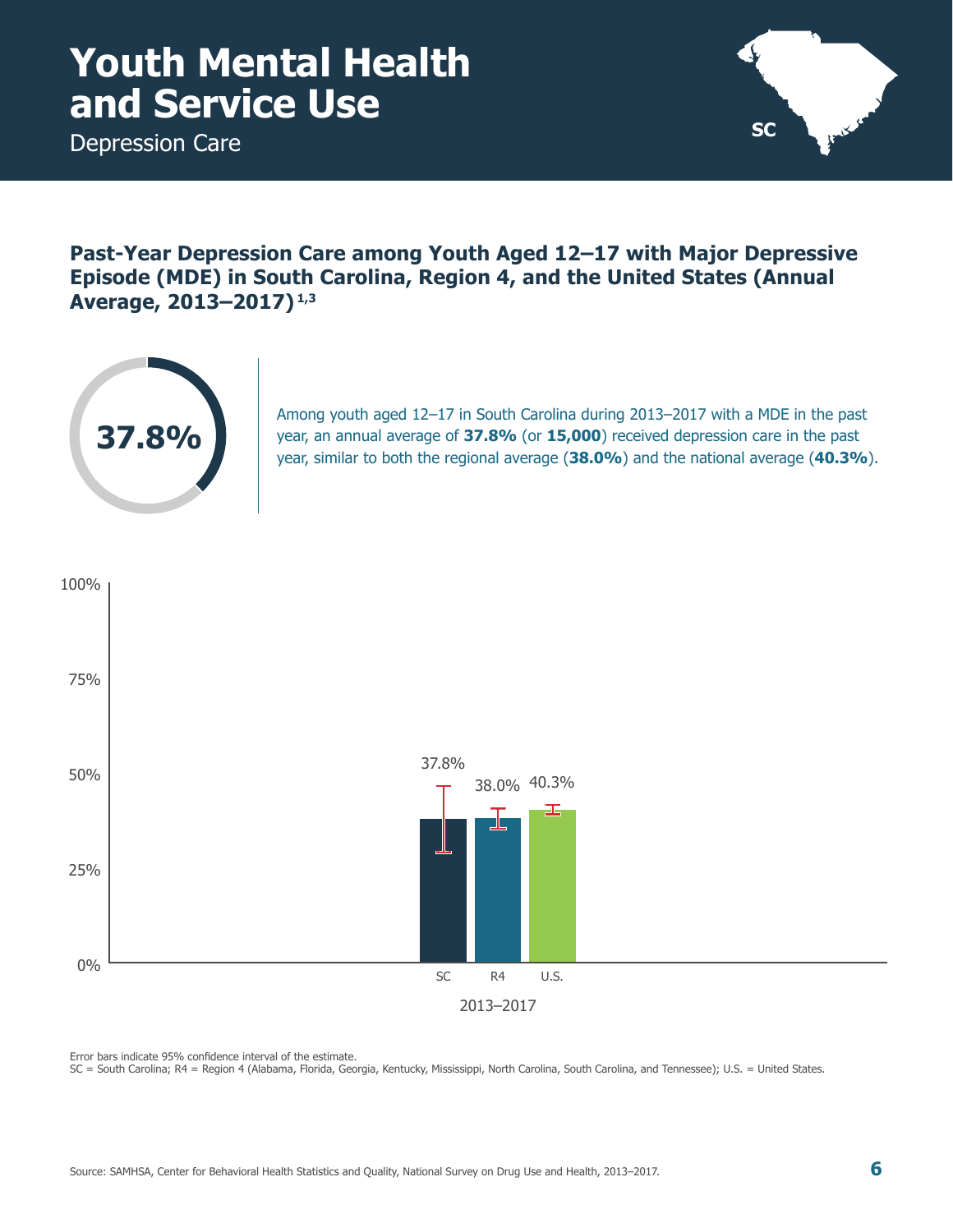<span id="page-12-0"></span>Tobacco Use



**Changes in Past-Year Tobacco Use among Young Adults Aged 18–25 in South Carolina, Region 4, and the United States (Annual Averages, 2002–2005 and 2014–2017) 1**



Among young adults aged 18–25 in South Carolina, the annual average percentage of tobacco use in the past year decreased between 2002–2005 and 2014–2017.

During 2014–2017, the annual average prevalence of past-year tobacco use in South Carolina was **49.7%** (or **256,000**), higher than both the regional average (**44.2%**) and the national average (**42.6%**).



Error bars indicate 95% confidence interval of the estimate.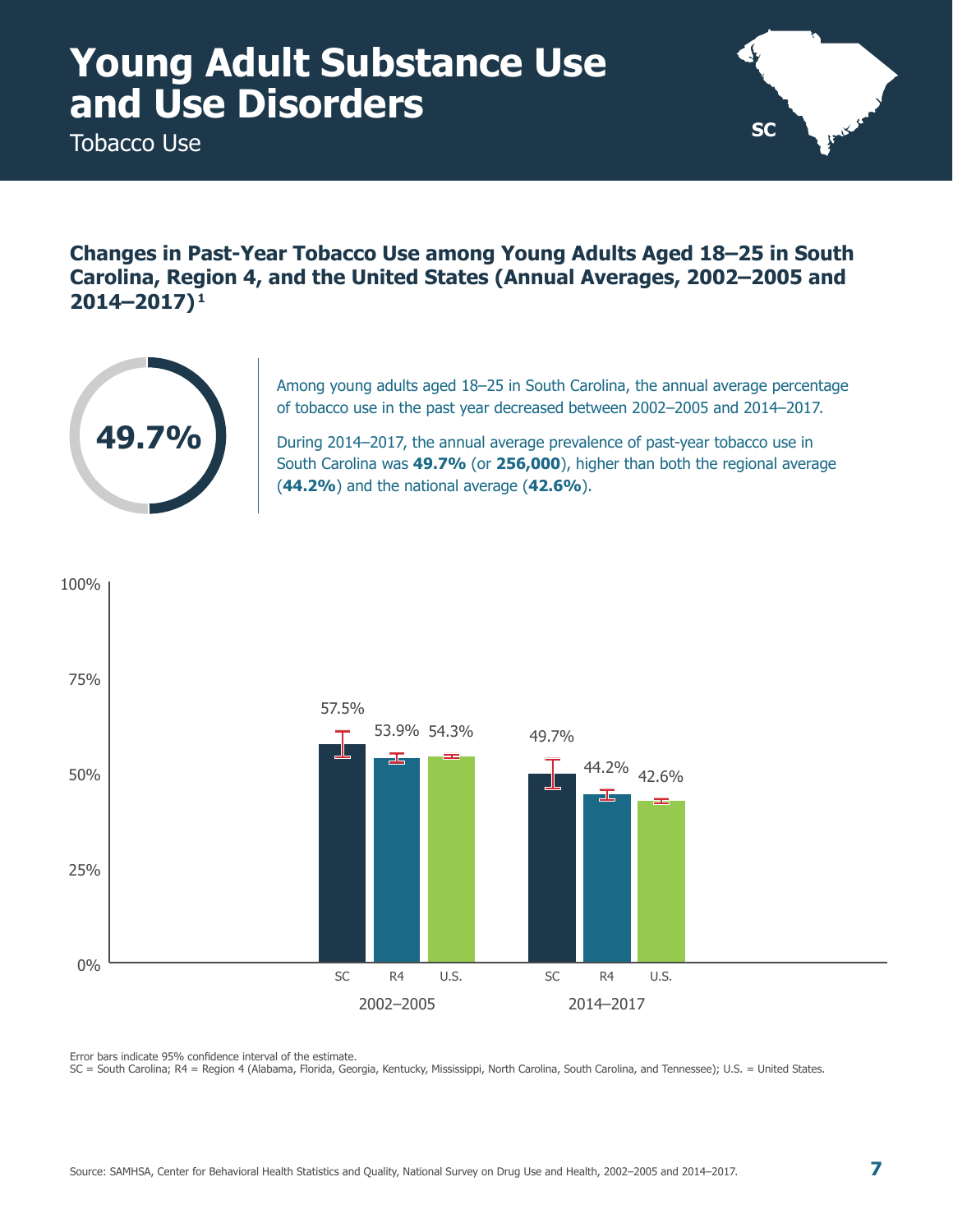<span id="page-13-0"></span>Marijuana Use



**Changes in Past-Year Marijuana Use among Young Adults Aged 18–25 in South Carolina, Region 4, and the United States (Annual Averages, 2002–2005 and 2014–2017) 1**



Among young adults aged 18–25 in South Carolina, the annual average percentage of marijuana use in the past year did not significantly change between 2002–2005 and 2014–2017.

During 2014–2017, the annual average prevalence of past-year marijuana use in South Carolina was **29.5%** (or **152,000**), similar to both the regional average (**30.5%**) and the national average (**33.0%**).



Error bars indicate 95% confidence interval of the estimate.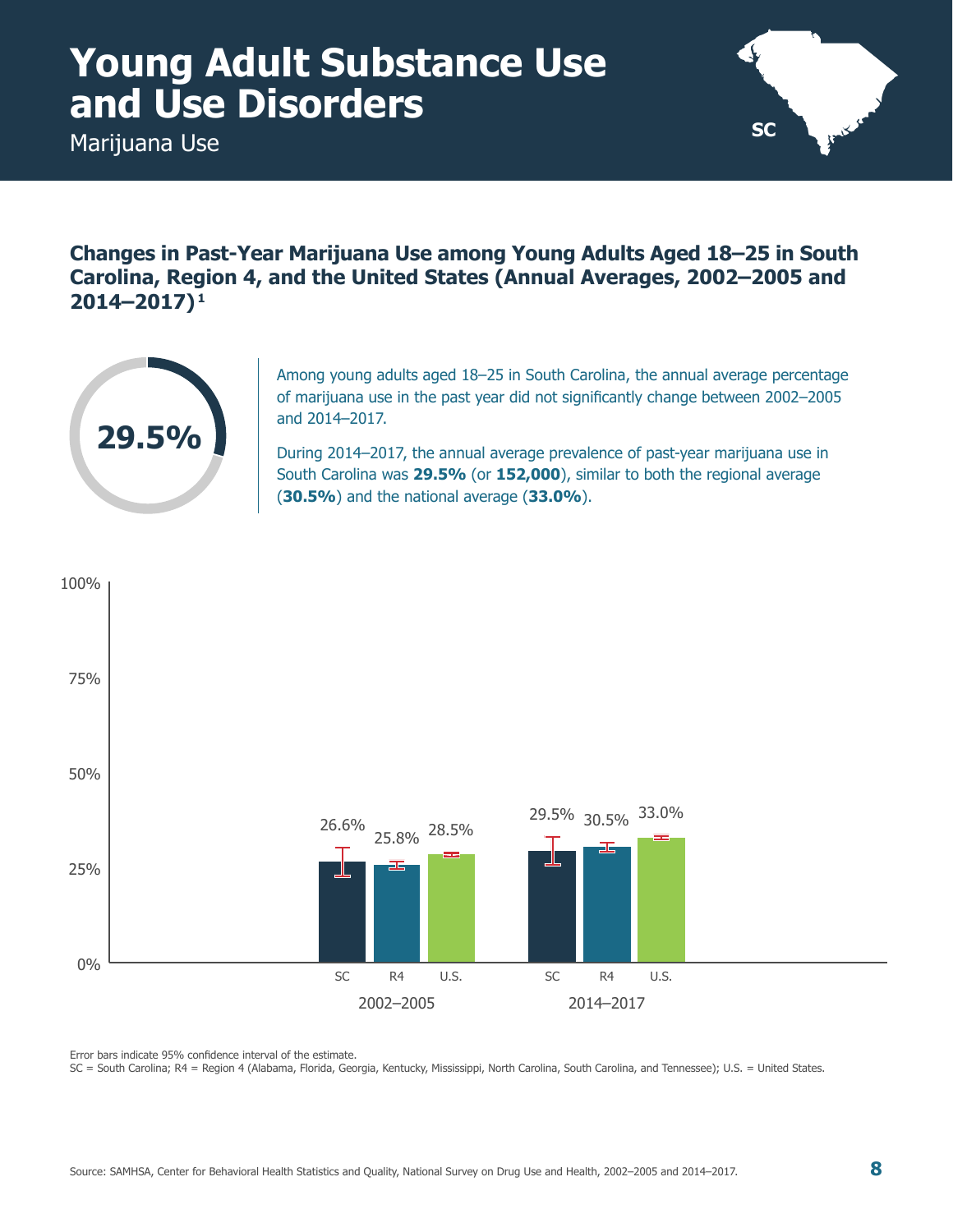<span id="page-14-0"></span>Marijuana Use Disorder



**Changes in Past-Year Marijuana Use Disorder among Young Adults Aged 18–25 in South Carolina, Region 4, and the United States (Annual Averages, 2002–2005 and 2014–2017) 1**



Among young adults aged 18–25 in South Carolina, the annual average percentage of marijuana use disorder in the past year did not significantly change between 2002–2005 and 2014–2017.

During 2014–2017, the annual average prevalence of past-year marijuana use disorder in South Carolina was **5.4%** (or **28,000**), similar to both the regional average (**4.9%**) and the national average (**5.1%**).



Error bars indicate 95% confidence interval of the estimate.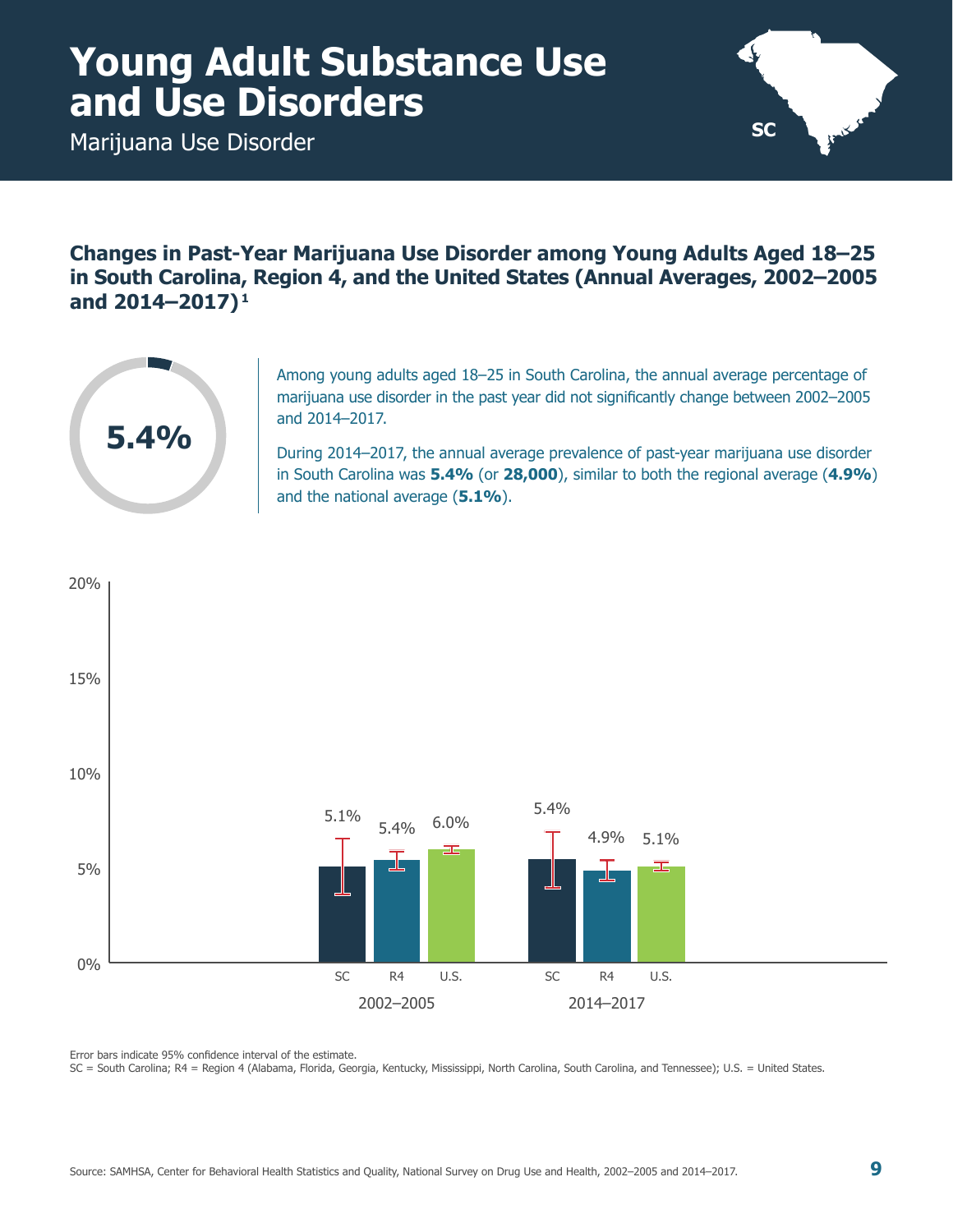<span id="page-15-0"></span>Opioid Use Disorder



#### **Past-Year Opioid Use Disorder among Young Adults Aged 18–25 in South Carolina, Region 4, and the United States (Annual Average, 2015–2017) 1**



Among young adults aged 18–25 in South Carolina, during 2015–2017, an annual average of **1.9%** (or **10,000**) had opioid use disorder in the past year, similar to both the regional average (**1.4%**) and the national average (**1.3%**).

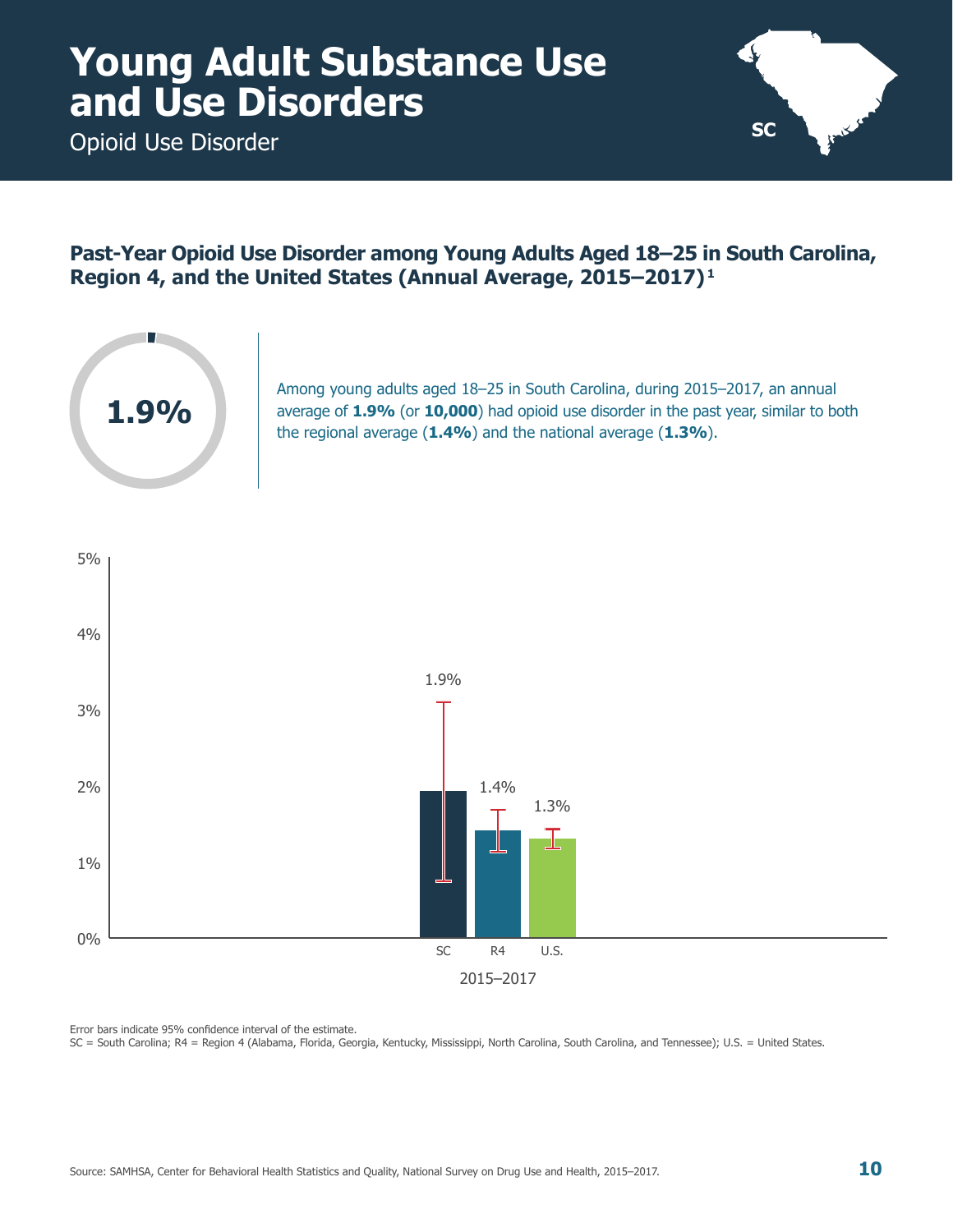<span id="page-16-0"></span>Illicit Drug Use Disorder



#### **Past-Year Illicit Drug Use Disorder among Young Adults Aged 18–25 in South Carolina, Region 4, and the United States (Annual Average, 2015–2017) 1**



Among young adults aged 18–25 in South Carolina, during 2015–2017, an annual average of **8.5%** (or **44,000**) had illicit drug use disorder in the past year, similar to both the regional average (**7.2%**) and the national average (**7.2%**).

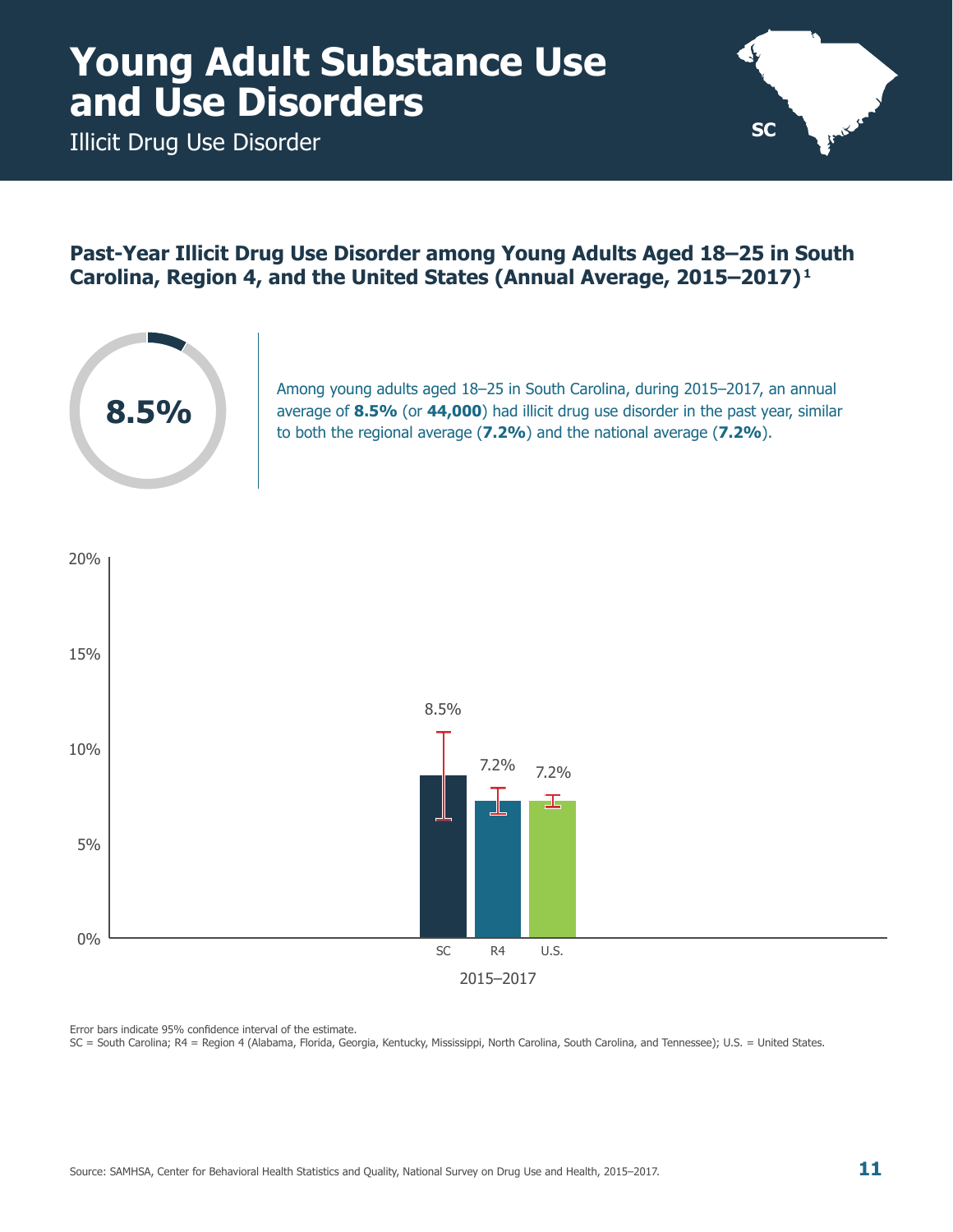<span id="page-17-0"></span>Binge Alcohol Use



#### **Past-Month Binge Alcohol Use among Young Adults Aged 18–25 in South Carolina, Region 4, and the United States (Annual Average, 2015–2017) 1,4**



Among young adults aged 18–25 in South Carolina, during 2015-2017, the annual average prevalence of past-month binge alcohol use was **38.6%** (or **198,000**), higher than the regional average (**33.4%**) but similar to the national average (**38.1%**).

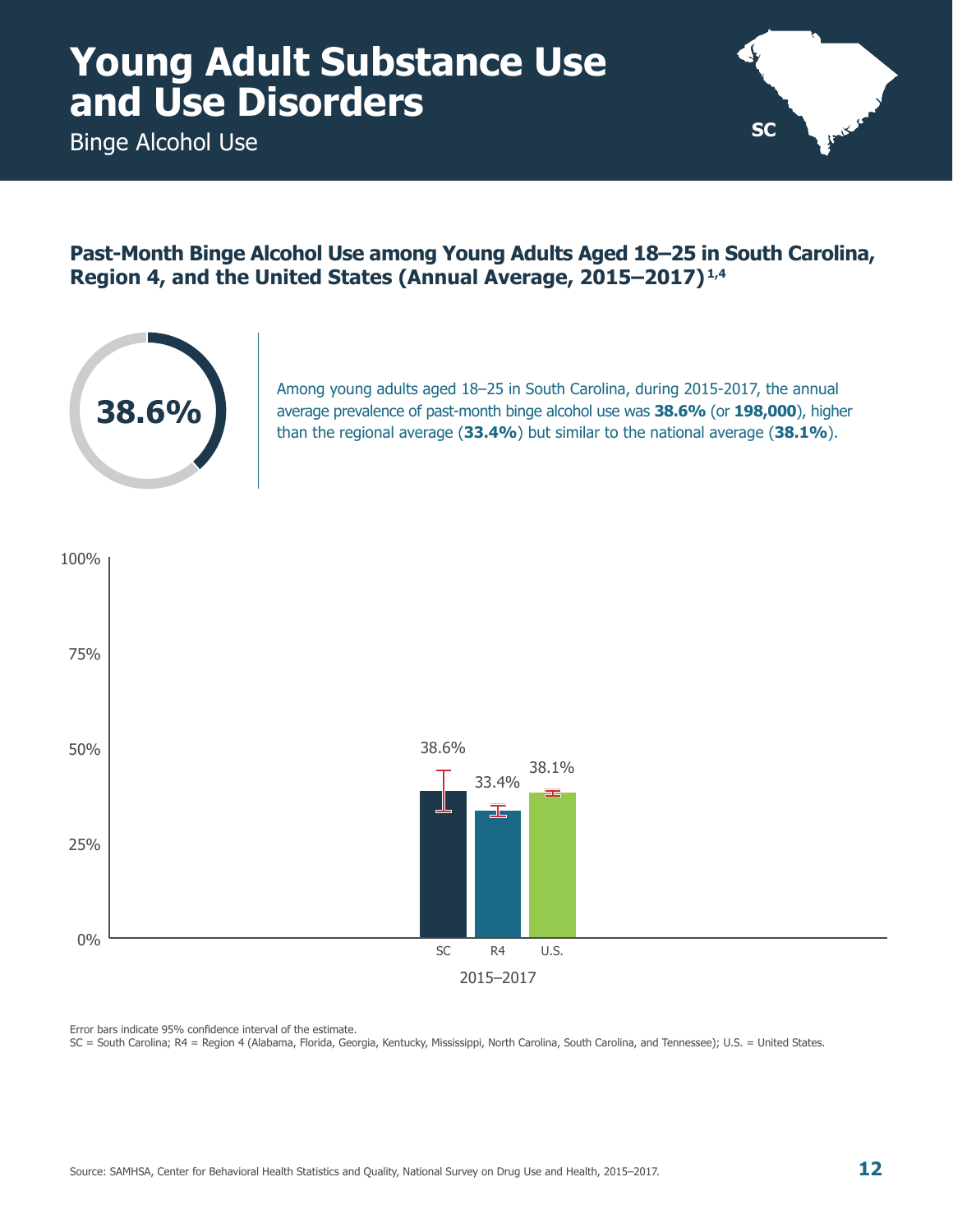<span id="page-18-0"></span>Alcohol Use Disorder



**Changes in Past-Year Alcohol Use Disorder among Young Adults Aged 18–25 in South Carolina, Region 4, and the United States (Annual Averages, 2002–2005 and 2014–2017) 1**



Among young adults aged 18–25 in South Carolina, the annual average percentage of alcohol use disorder in the past year decreased between 2002–2005 and 2014–2017.

During 2014–2017, the annual average prevalence of past-year alcohol use disorder in South Carolina was **11.5%** (or **59,000**), higher than the regional average (**9.2%**) but similar to the national average (**11.0%**).



Error bars indicate 95% confidence interval of the estimate.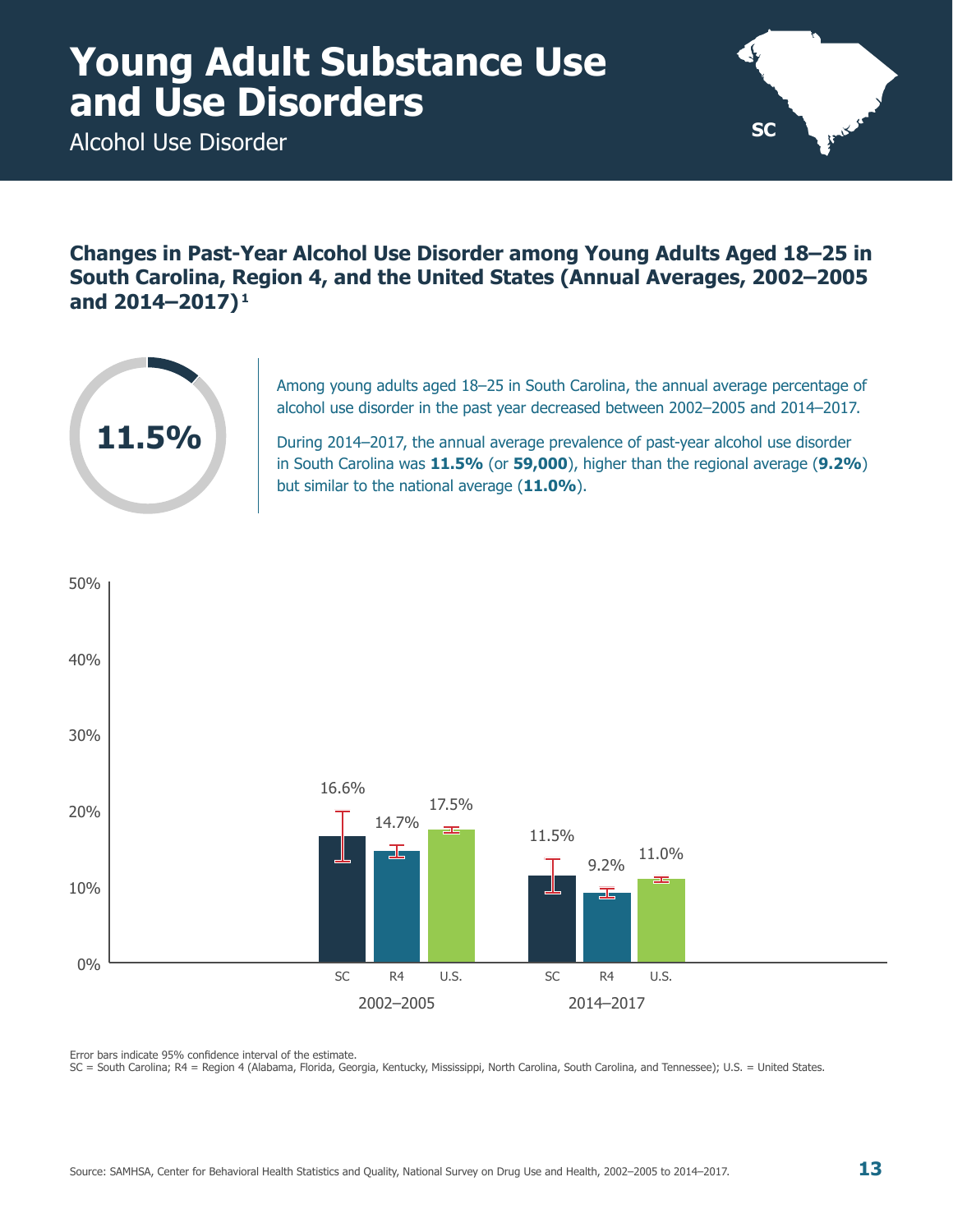<span id="page-19-0"></span>Substance Use Disorder



#### **Past-Year Substance Use Disorder among Young Adults Aged 18–25 in South Carolina, Region 4, and the United States (Annual Average, 2015–2017) 1**



Among young adults aged 18–25 in South Carolina, during 2015-2017, an annual average of **17.8%** (or **91,000**) had a substance use disorder in the past year, higher than the regional average (**13.5%**) but similar to the national average (**15.1%**).

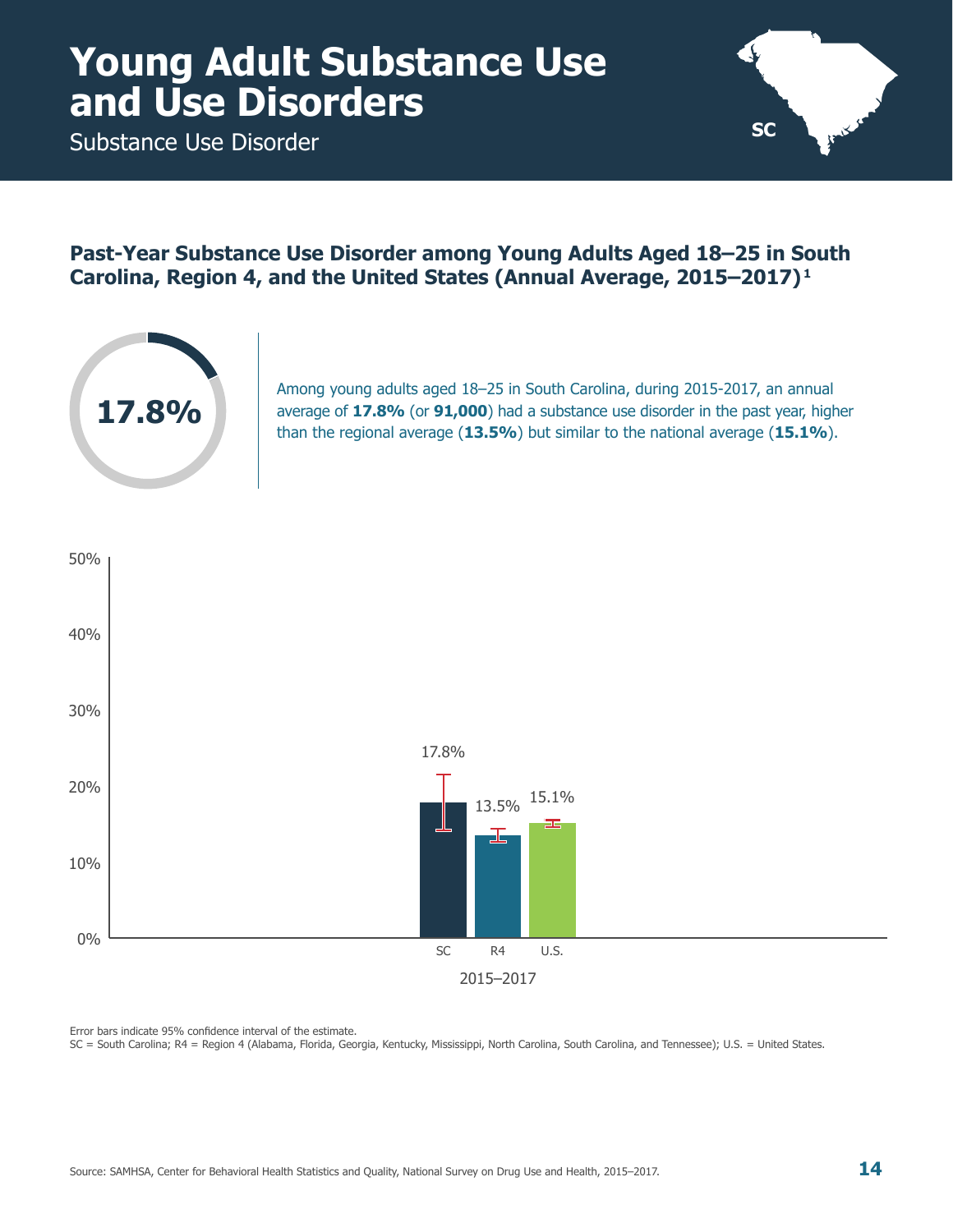# <span id="page-20-0"></span>**Young Adult Mental Health**

Serious Thoughts of Suicide



**Changes in Past-Year Serious Thoughts of Suicide among Young Adults Aged 18–25 in South Carolina, Region 4, and the United States (Annual Averages, 2008–2012 and 2013–2017) 1,5**



Among young adults aged 18–25 in South Carolina, the annual average percentage with serious thoughts of suicide in the past year did not significantly change between 2008–2012 and 2013–2017.

During 2013–2017, the annual average prevalence of past-year serious thoughts of suicide in South Carolina was **7.3%** (or **37,000**), similar to both the regional average (**7.7%**) and the national average (**8.5%**).



Error bars indicate 95% confidence interval of the estimate.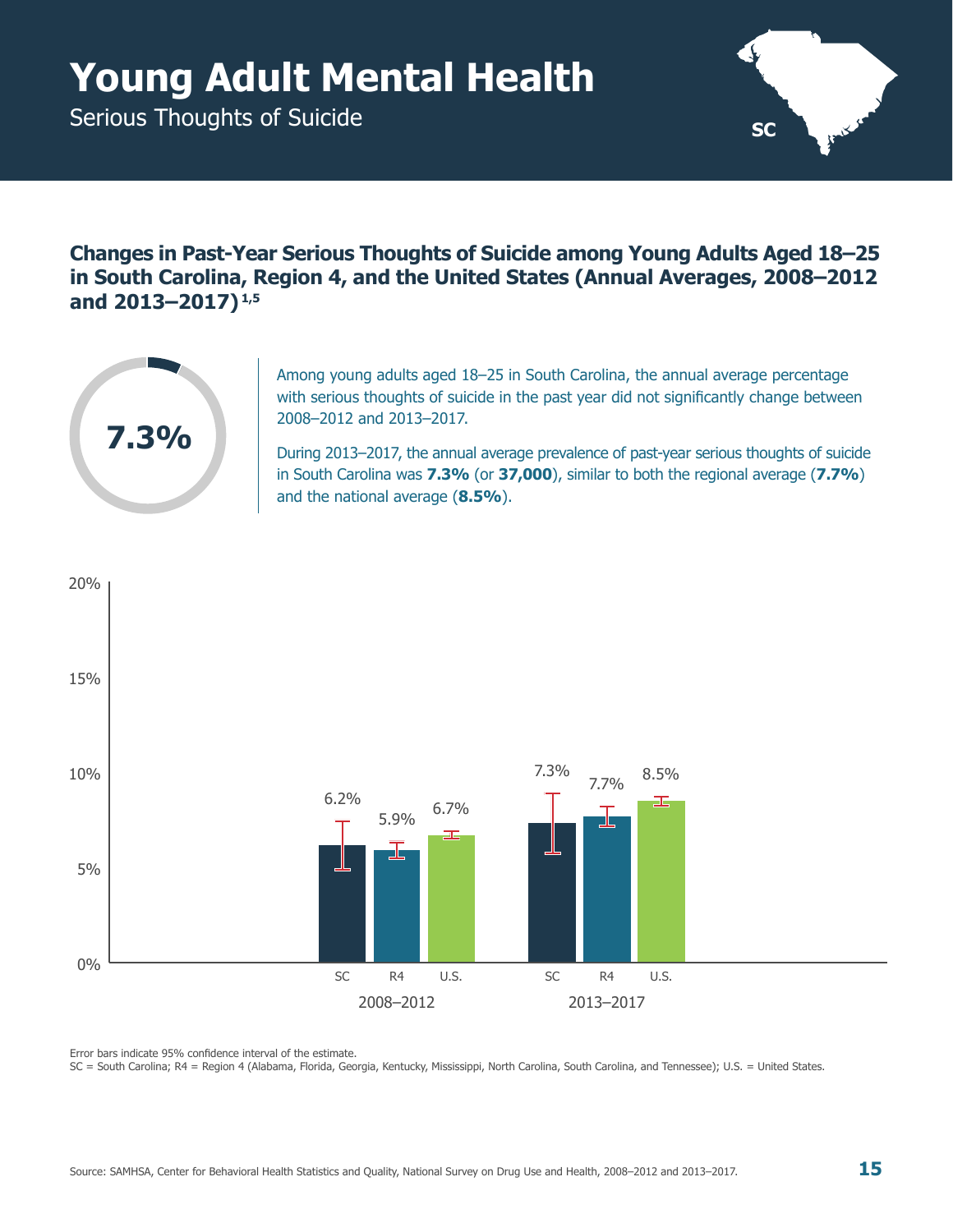# <span id="page-21-0"></span>**Young Adult Mental Health**

Serious Mental Illness



**Changes in Past-Year Serious Mental Illness (SMI) among Young Adults Aged 18–25 in South Carolina, Region 4, and the United States (Annual Averages, 2008–2012 and 2013–2017) 1,6**



Among young adults aged 18–25 in South Carolina, the annual average percentage with a serious mental illness (SMI) in the past year did not significantly change between 2008–2012 and 2013–2017.

During 2013–2017, the annual average prevalence of past-year SMI in South Carolina was **4.6%** (or **24,000**), similar to both the regional average (**4.8%**) and the national average (**5.5%**).



Error bars indicate 95% confidence interval of the estimate.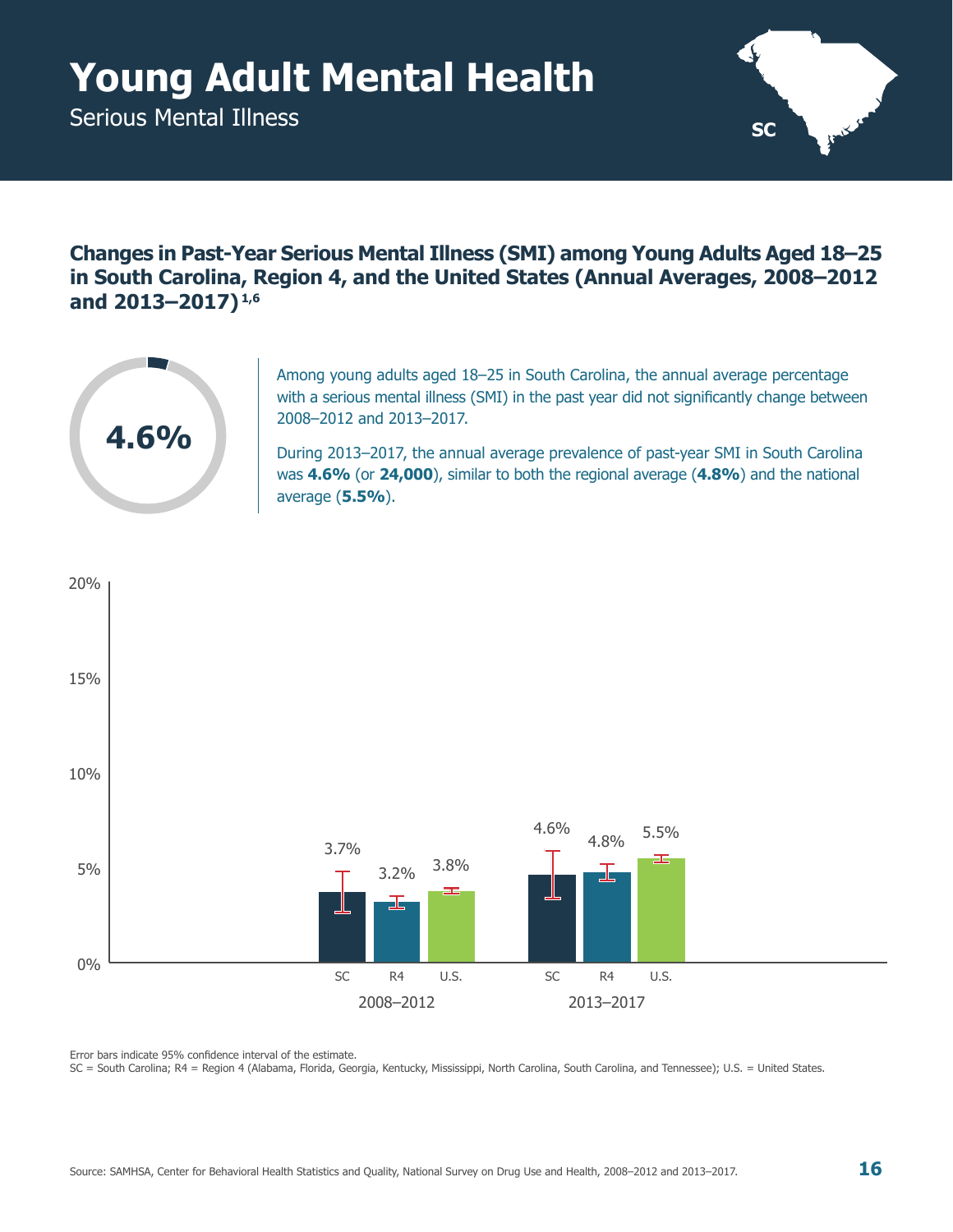<span id="page-22-0"></span>Tobacco Use



**Changes in Past-Year Tobacco Use among People Aged 12 or Older in South Carolina, Region 4, and the United States (Annual Averages, 2002–2005 and 2014–2017) 1**



Among people aged 12 or older in South Carolina, the annual average percentage of tobacco use in the past year decreased between 2002–2005 and 2014–2017.

During 2014–2017, the annual average prevalence of past-year tobacco use in South Carolina was **32.4%** (or **1,330,000**), similar to the regional average (**30.7%**) but higher than the national average (**28.9%**).



Error bars indicate 95% confidence interval of the estimate.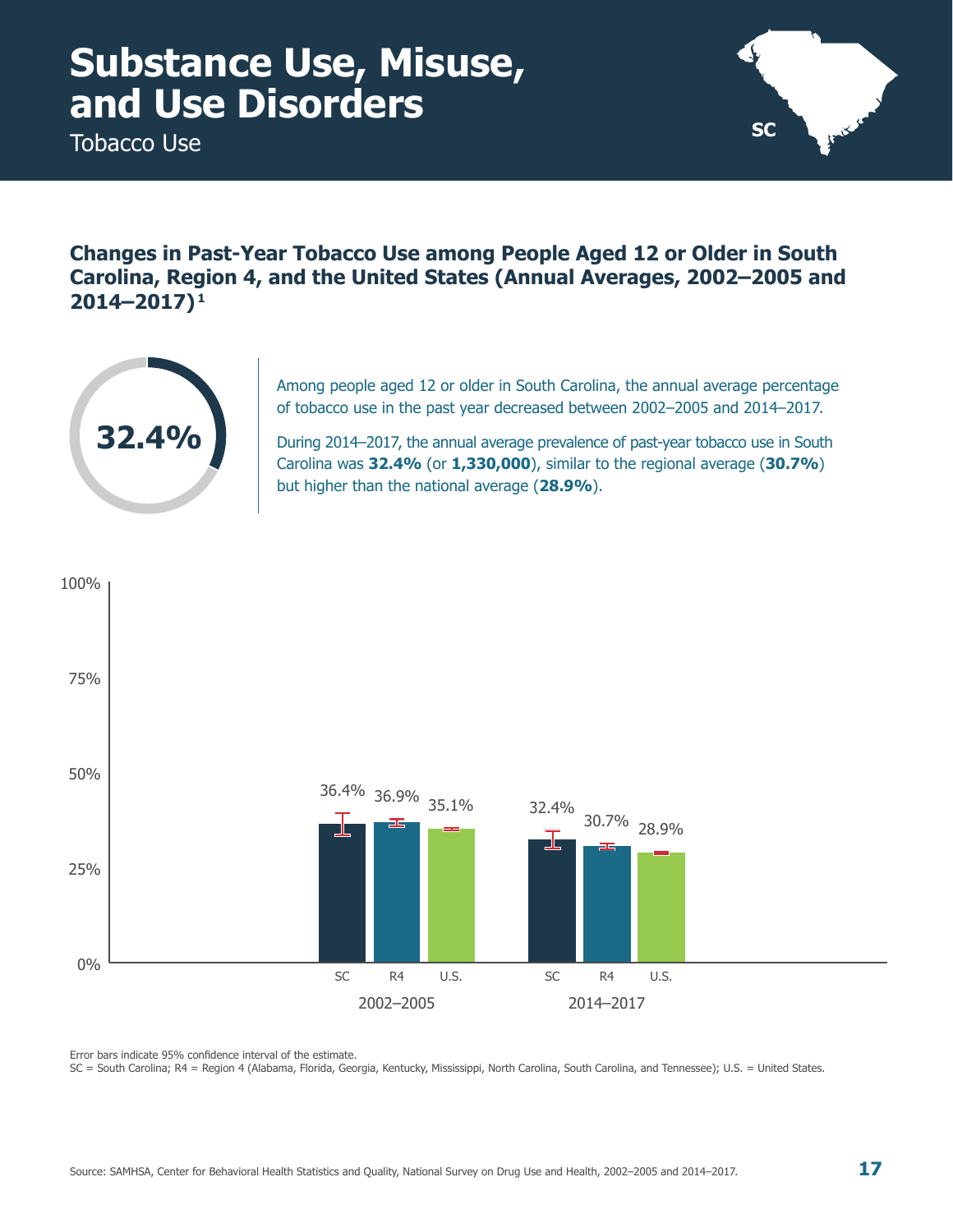<span id="page-23-0"></span>Marijuana Use



**Changes in Past-Year Marijuana Use among People Aged 12 or Older in South Carolina, Region 4, and the United States (Annual Averages, 2002–2005 and 2014–2017) 1**



Among people aged 12 or older in South Carolina, the annual average percentage of marijuana use in the past year did not significantly change between 2002–2005 and 2014–2017.

During 2014–2017, the annual average prevalence of past-year marijuana use in South Carolina was **11.6%** (or **475,000**), similar to the regional average (**12.1%**) but lower than the national average (**13.9%**).



Error bars indicate 95% confidence interval of the estimate.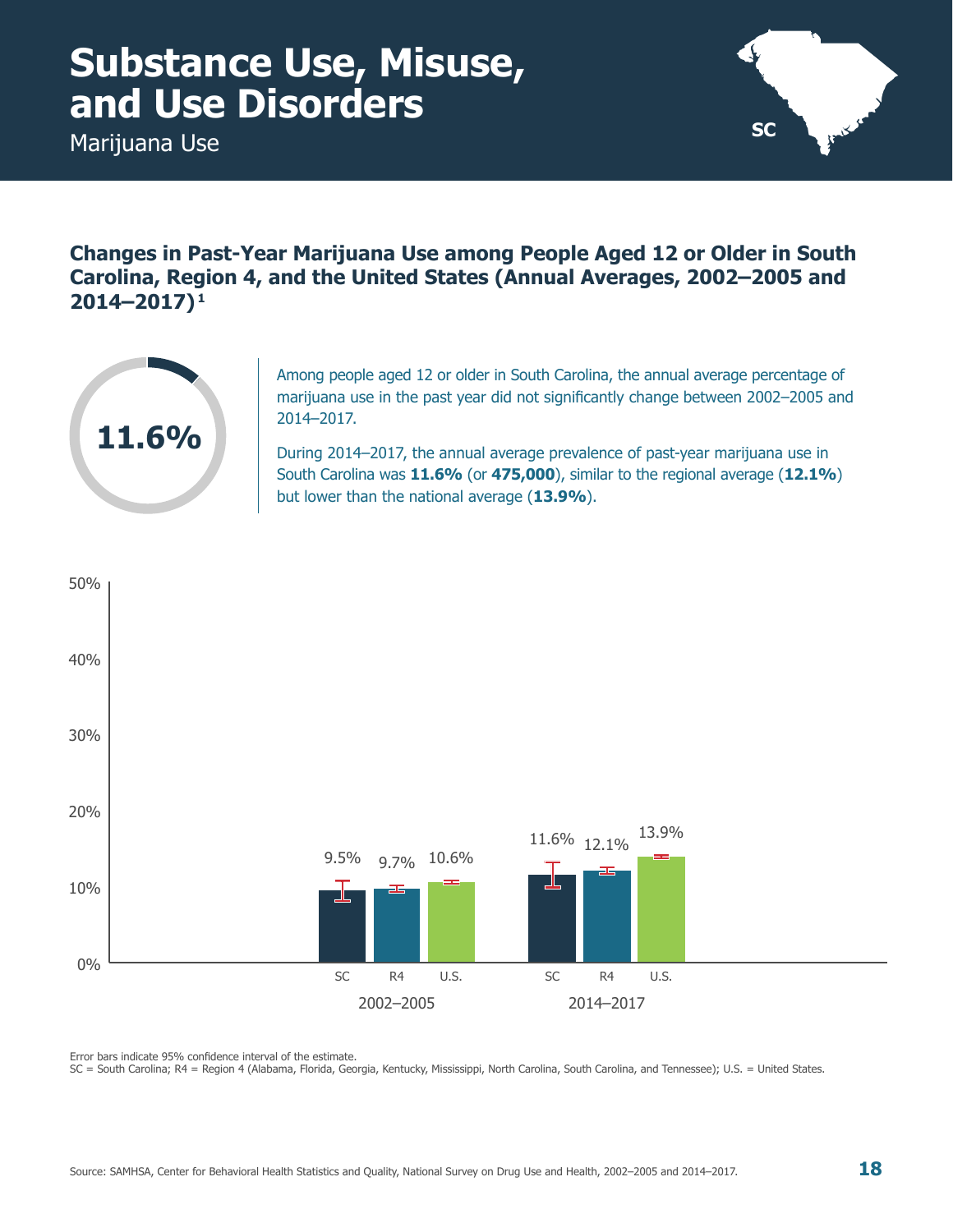<span id="page-24-0"></span>Marijuana Use Disorder



**Changes in Past-Year Marijuana Use Disorder among People Aged 12 or Older in South Carolina, Region 4, and the United States (Annual Averages, 2002–2005 and 2014–2017) 1**



Among people aged 12 or older in South Carolina, the annual average percentage of marijuana use disorder in the past year did not significantly change between 2002–2005 and 2014–2017.

During 2014–2017, the annual average prevalence of past-year marijuana use disorder in South Carolina was **1.4%** (or **59,000**), similar to both the regional average (**1.3%**) and the national average (**1.5%**).



Error bars indicate 95% confidence interval of the estimate.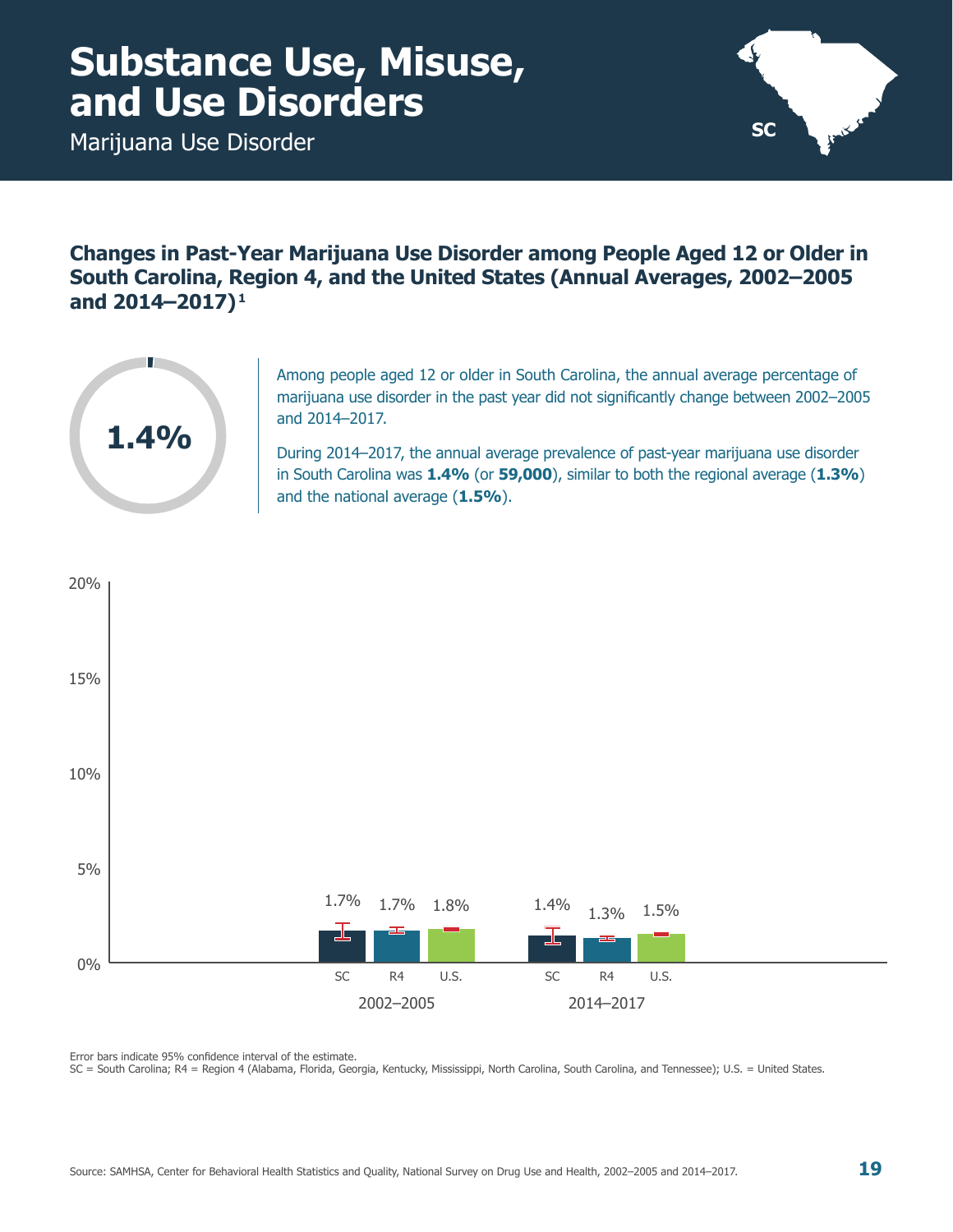<span id="page-25-0"></span>Heroin Use



### **Changes in Past-Year Heroin Use among People Aged 12 or Older in South Carolina, Region 4, and the United States (Annual Averages, 2002–2005 and 2014–2017) 1**



Among people aged 12 or older in South Carolina, the annual average percentage of heroin use in the past year did not significantly change between 2002–2005 and 2014–2017.

During 2014–2017, the annual average prevalence of past-year heroin use in South Carolina was **0.17%** (or **7,000**), similar to the regional average (**0.26%**) but lower than the national average (**0.33%**).

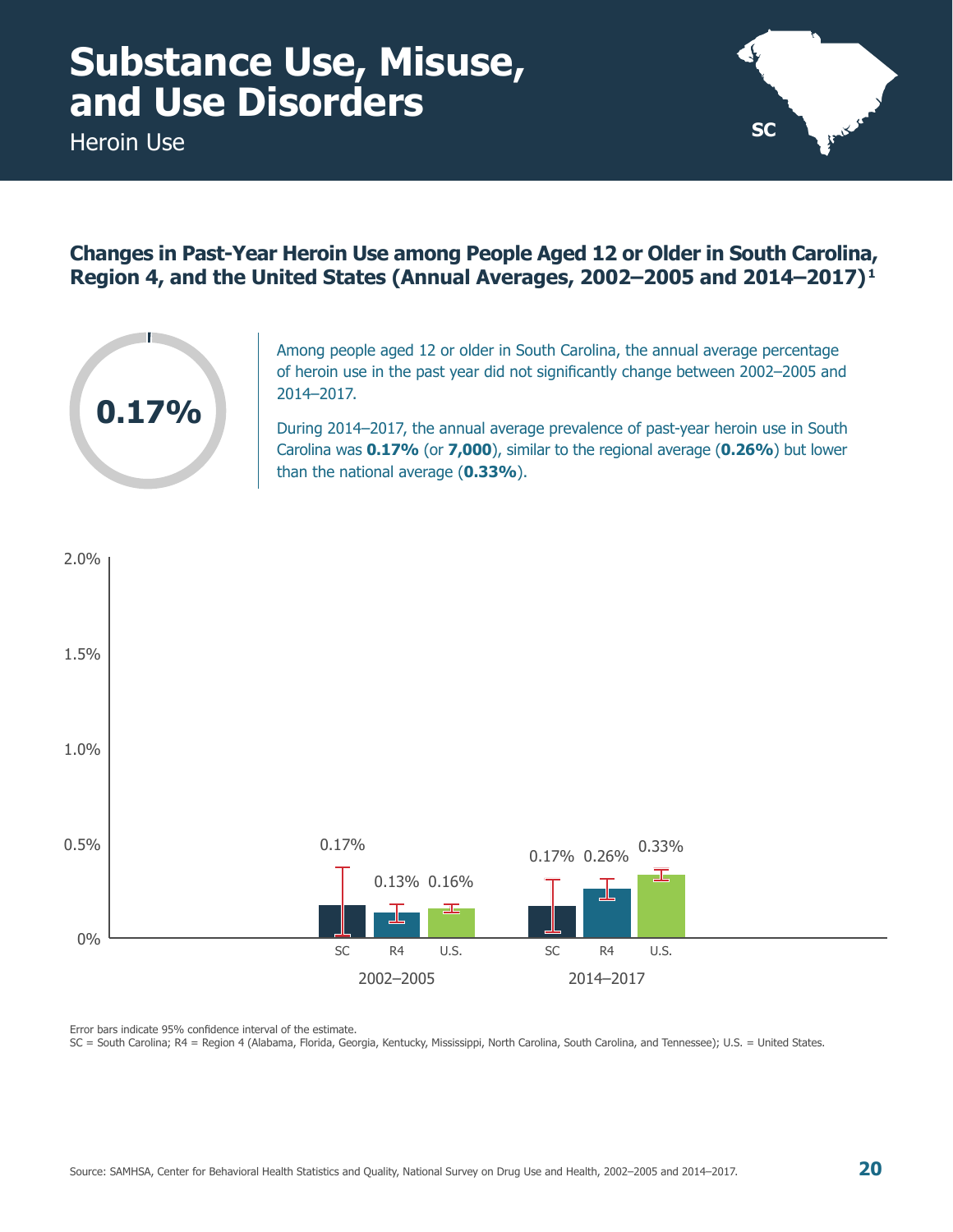<span id="page-26-0"></span>Misuse of Prescription Pain Relievers



#### **Past-Year Misuse of Prescription Pain Relievers among People Aged 12 or Older in South Carolina, Region 4, and the United States (Annual Average, 2015–2017) 1**



Among people aged 12 or older in South Carolina, during 2015–2017, **4.3%** (or **177,000**) misused prescription pain relievers in the past year, similar to both the regional average (**4.3%**) and the national average (**4.3%**).

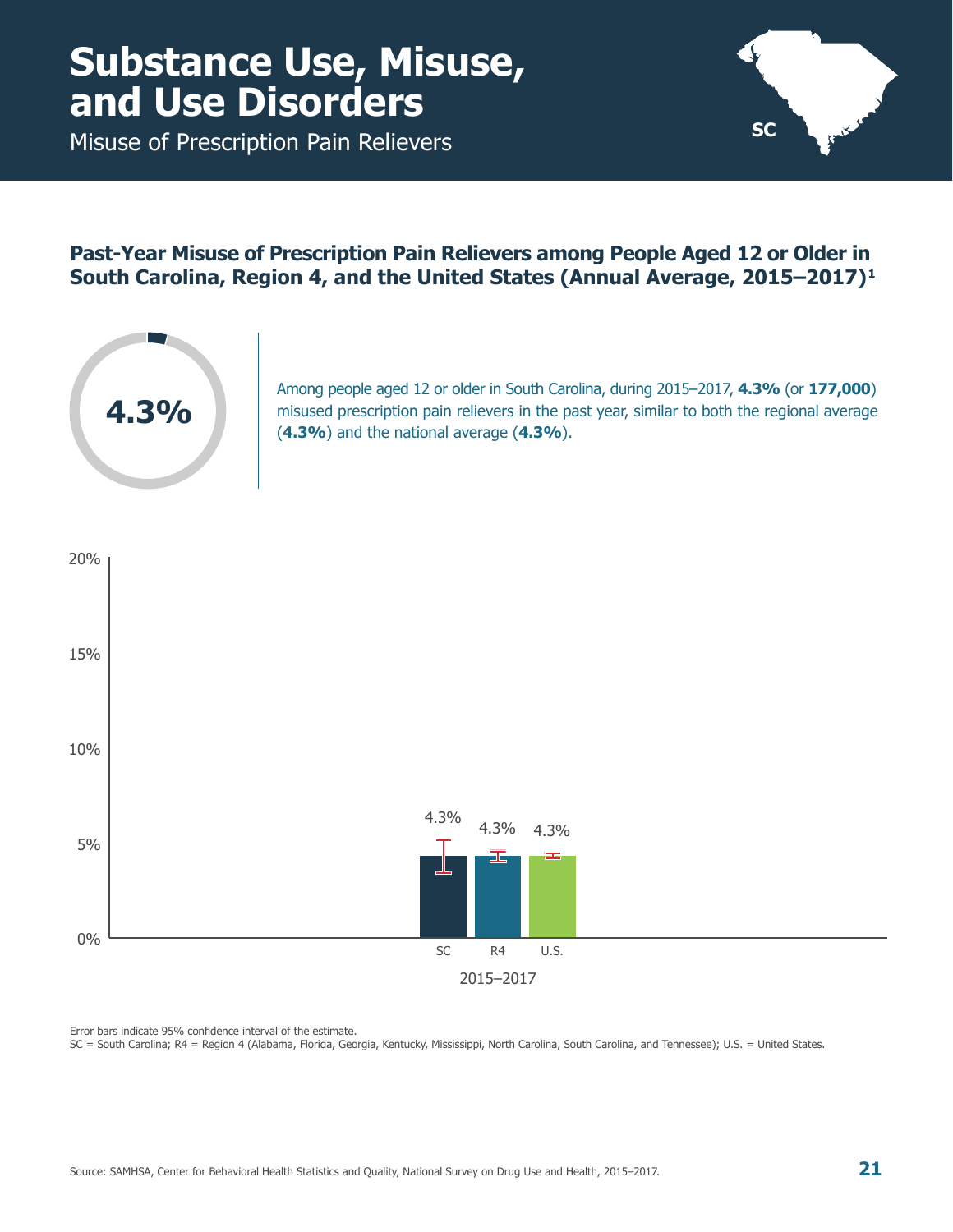<span id="page-27-0"></span>Opioid Use Disorder



### **Past-Year Opioid Use Disorder among People Aged 12 or Older in South Carolina, Region 4, and the United States (Annual Average, 2015–2017) 1**



Among people aged 12 or older in South Carolina, during 2015–2017, **1.1%** (or **46,000**) had opioid use disorder in the past year, similar to both the regional average (**0.9%**) and the national average (**0.8%**).

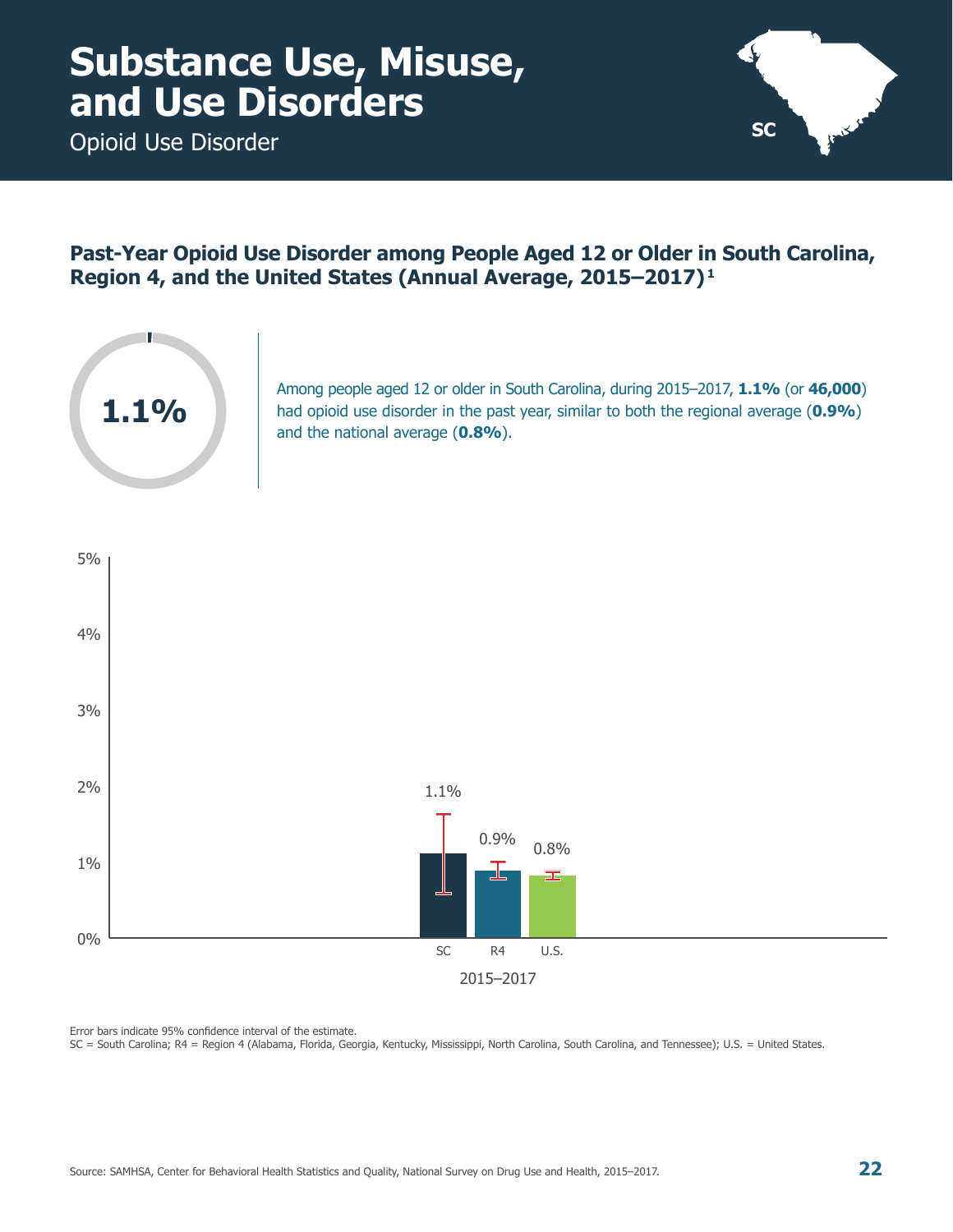<span id="page-28-0"></span>Illicit Drug Use Disorder



#### **Past-Year Illicit Drug Use Disorder among People Aged 12 or Older in South Carolina, Region 4, and the United States (Annual Average, 2015–2017) 1**



Among people aged 12 or older in South Carolina, during 2015–2017, **2.9%** (or **120,000**) had illicit drug use disorder in the past year, similar to both the regional average (**2.7%**) and the national average (**2.8%**).

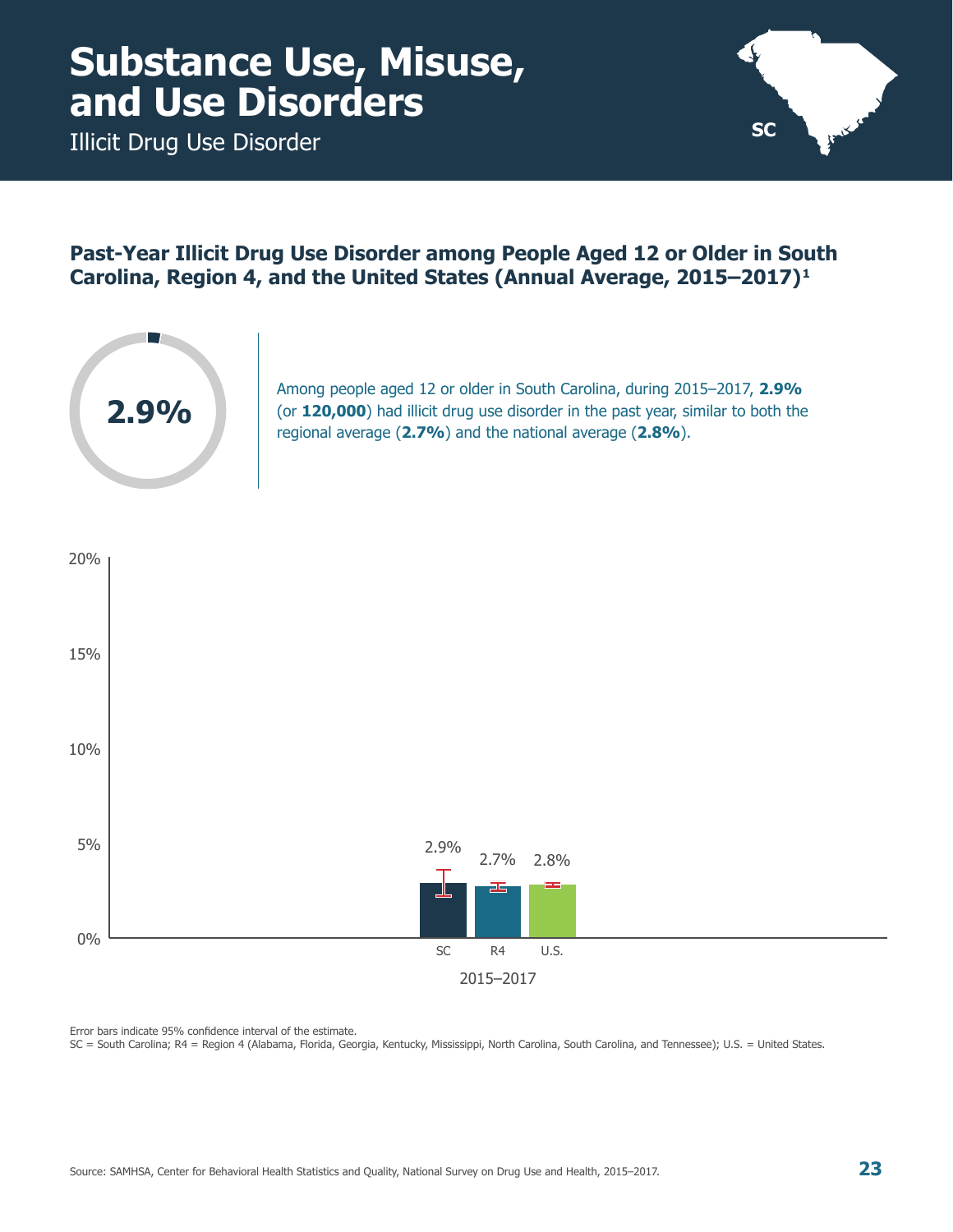<span id="page-29-0"></span>Alcohol Use Disorder



**Changes in Past-Year Alcohol Use Disorder among People Aged 12 or Older in South Carolina, Region 4, and the United States (Annual Averages, 2002–2005 and 2014–2017) 1**



Among people aged 12 or older in South Carolina, the annual average percentage of alcohol use disorder in the past year decreased between 2002–2005 and 2014–2017.

During 2014–2017, the annual average prevalence of past-year alcohol use disorder in South Carolina was **5.6%** (or **230,000**), similar to both the regional average (**5.0%**) and the national average (**5.8%**).



Error bars indicate 95% confidence interval of the estimate.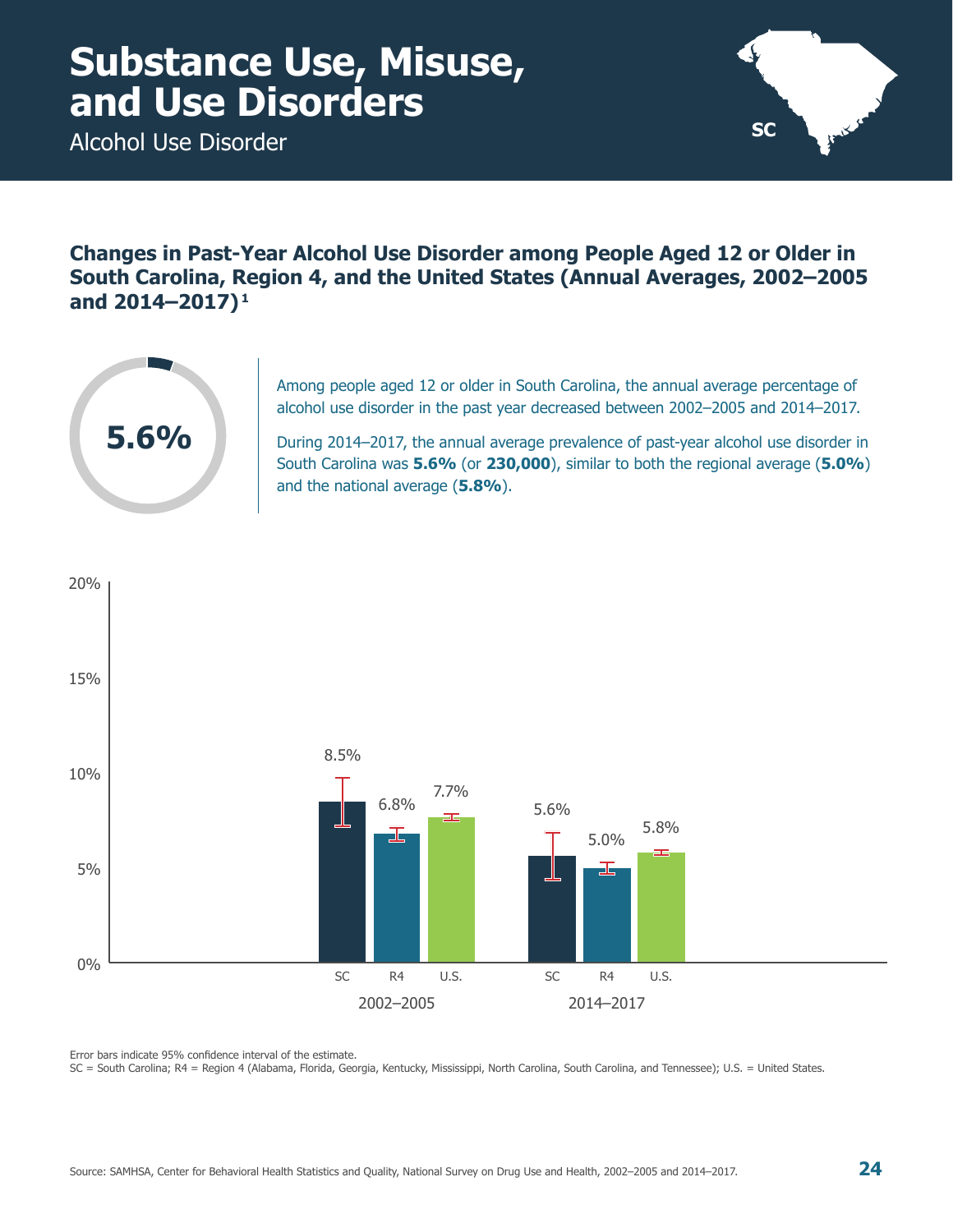<span id="page-30-0"></span>Substance Use Disorder



#### **Past-Year Substance Use Disorder among People Aged 12 or Older in South Carolina, Region 4, and the United States (Annual Average, 2015–2017) 1**



Among people aged 12 or older in South Carolina, during 2015–2017, **7.4%** (or **306,000**) had a substance use disorder in the past year, similar to both the regional average (**6.6%**) and the national average (**7.5%**).

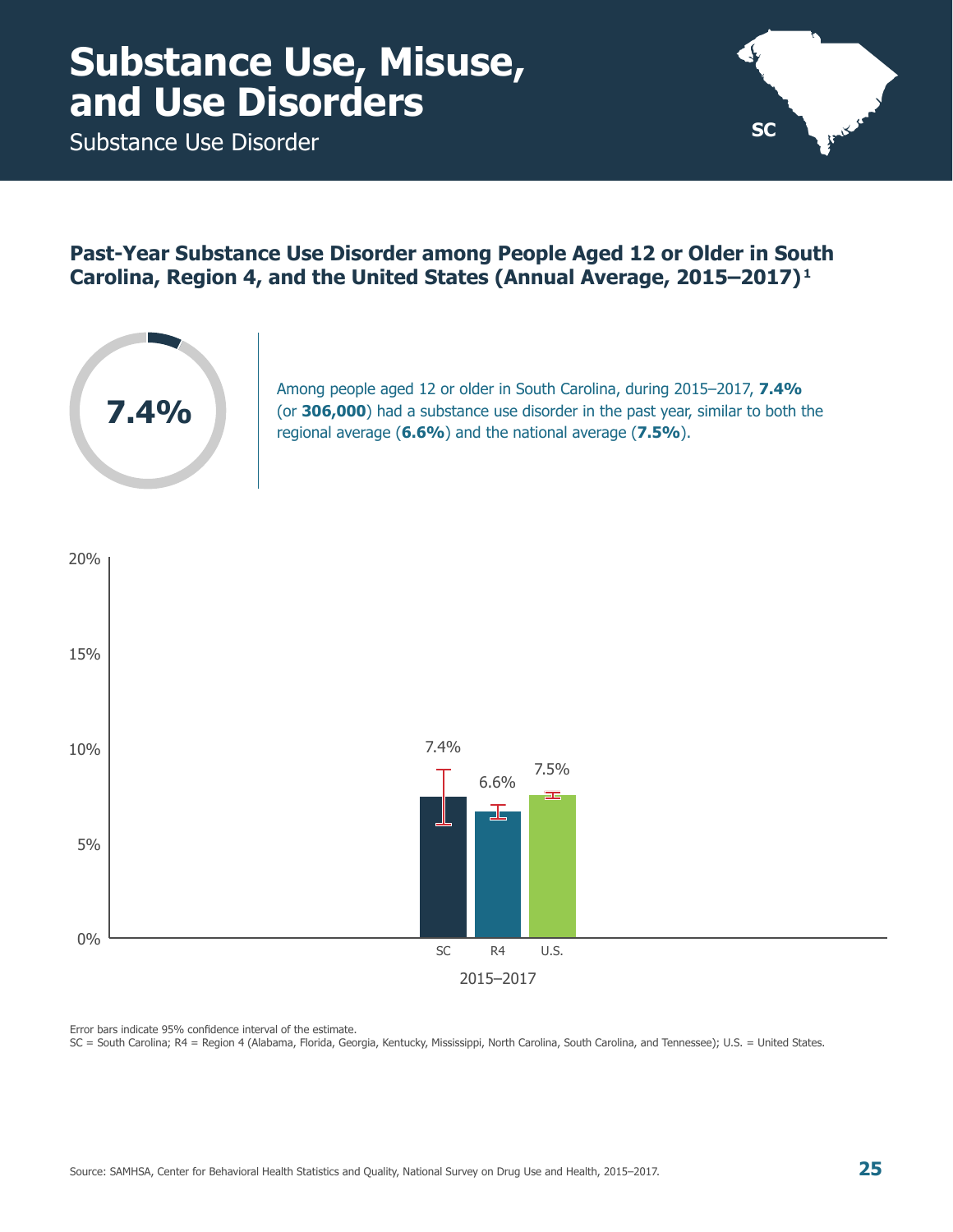<span id="page-31-0"></span>Enrollment and Treatment Focus



### **Changes in the Number of People Enrolled in Substance Use Treatment in South Carolina (Single-Day Counts, 2013 and 2015–2017) 7,8**

In a single-day count on March 31, 2017, **16,844** people in South Carolina were enrolled in substance use treatment – an increase from **15,824** people in 2013.



NA = Not Available.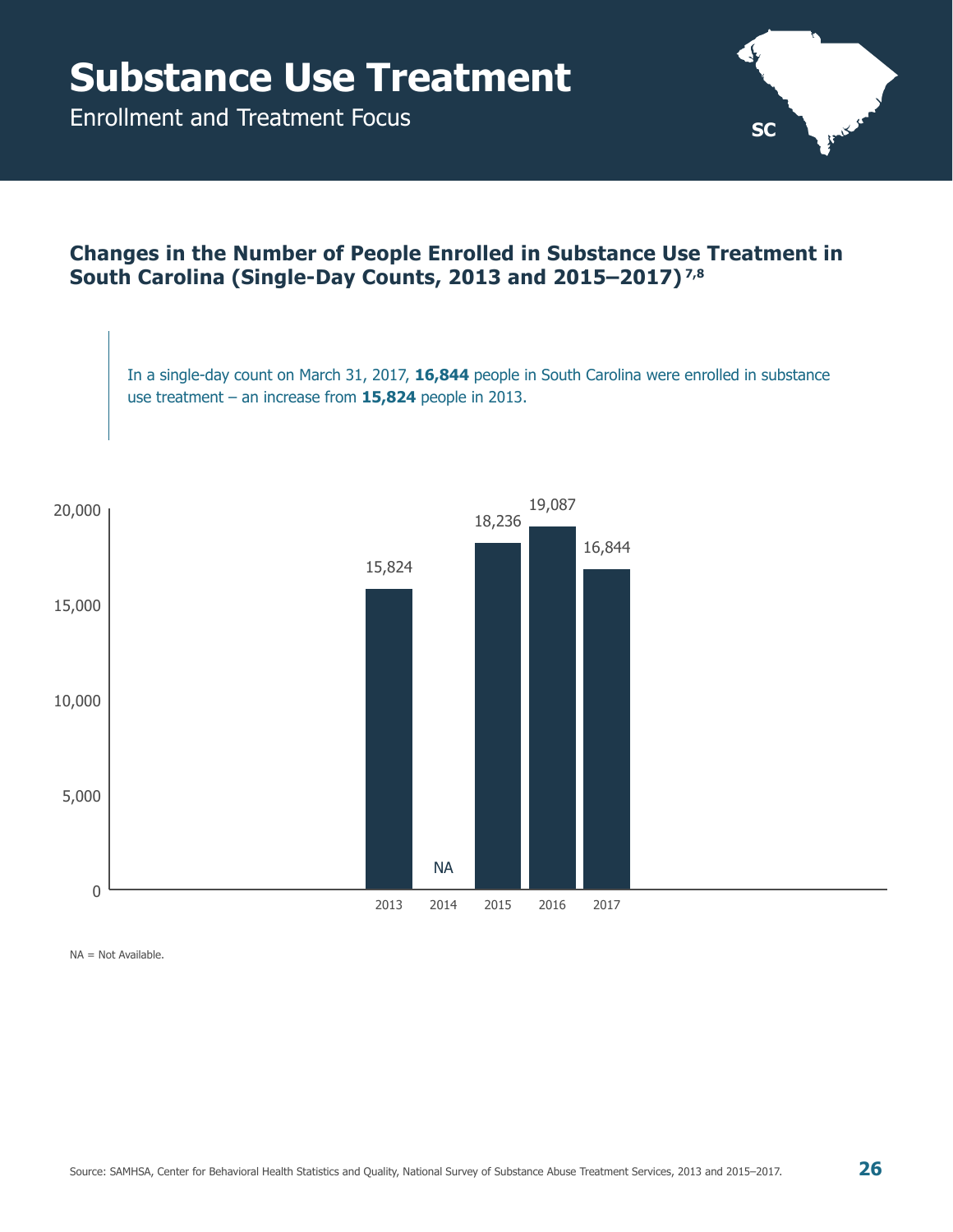Enrollment and Treatment Focus



### **Substance Use Problems among People Enrolled in Substance Use Treatment in South Carolina (Single-Day Count, 2017) 9**

Among people in South Carolina enrolled in substance use treatment in a single-day count in 2017, **52.3%** received treatment for a drug problem only, **15.3%** received treatment for an alcohol problem only, and **32.4%** received treatment for both drug and alcohol problems.

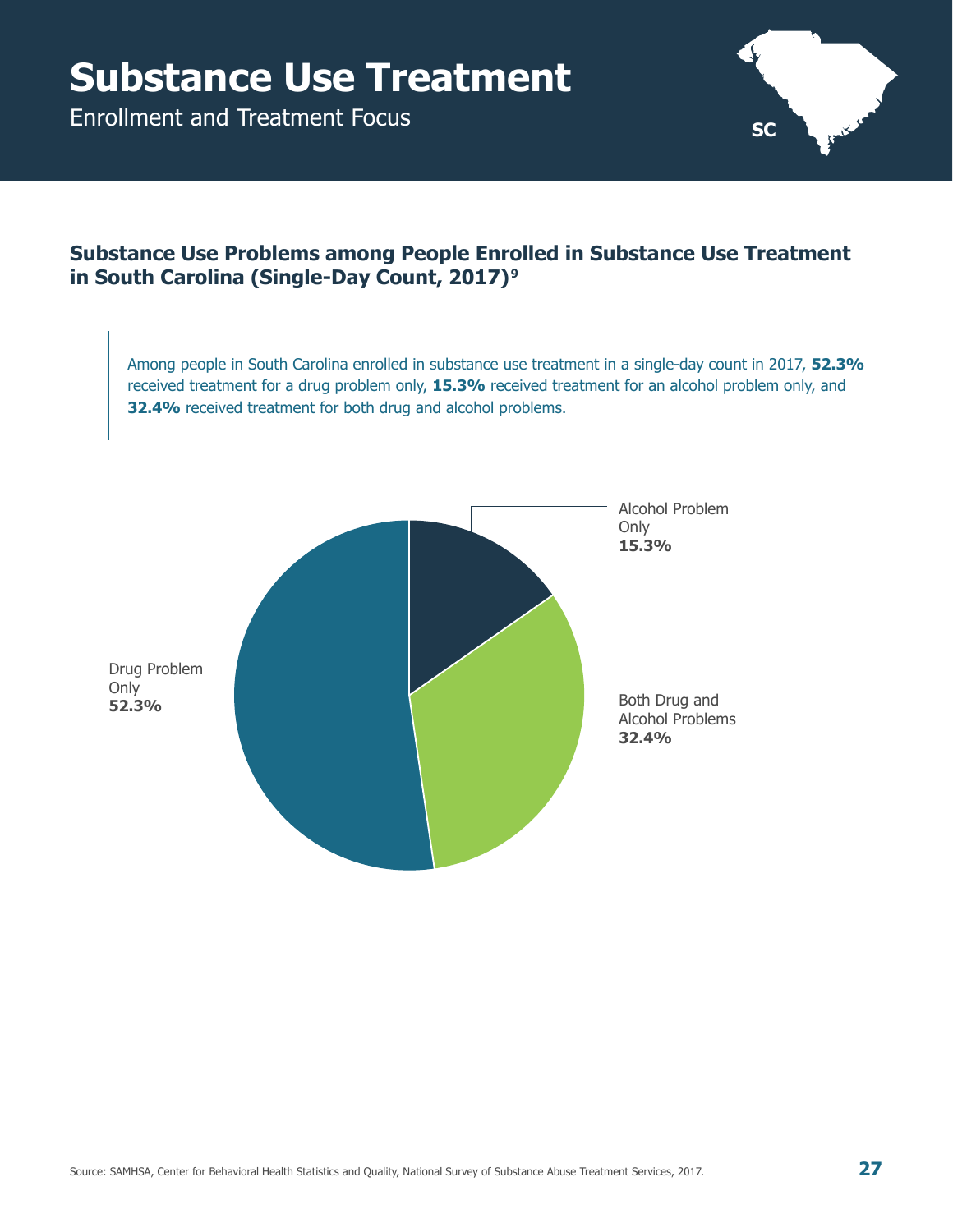<span id="page-33-0"></span>Opioids (Medication-Assisted Therapy)

#### **Changes in the Number of People Enrolled in Opioid Treatment Programs in South Carolina Receiving Methadone (Single-Day Counts, 2013 and 2015–2017) 7,8,10**

In a single-day count on March 31, 2017, **5,360** people in South Carolina were receiving methadone in opioid treatment programs as part of their substance use treatment – an increase from **4,323** people in 2013.

**SC**



NA = Not Available.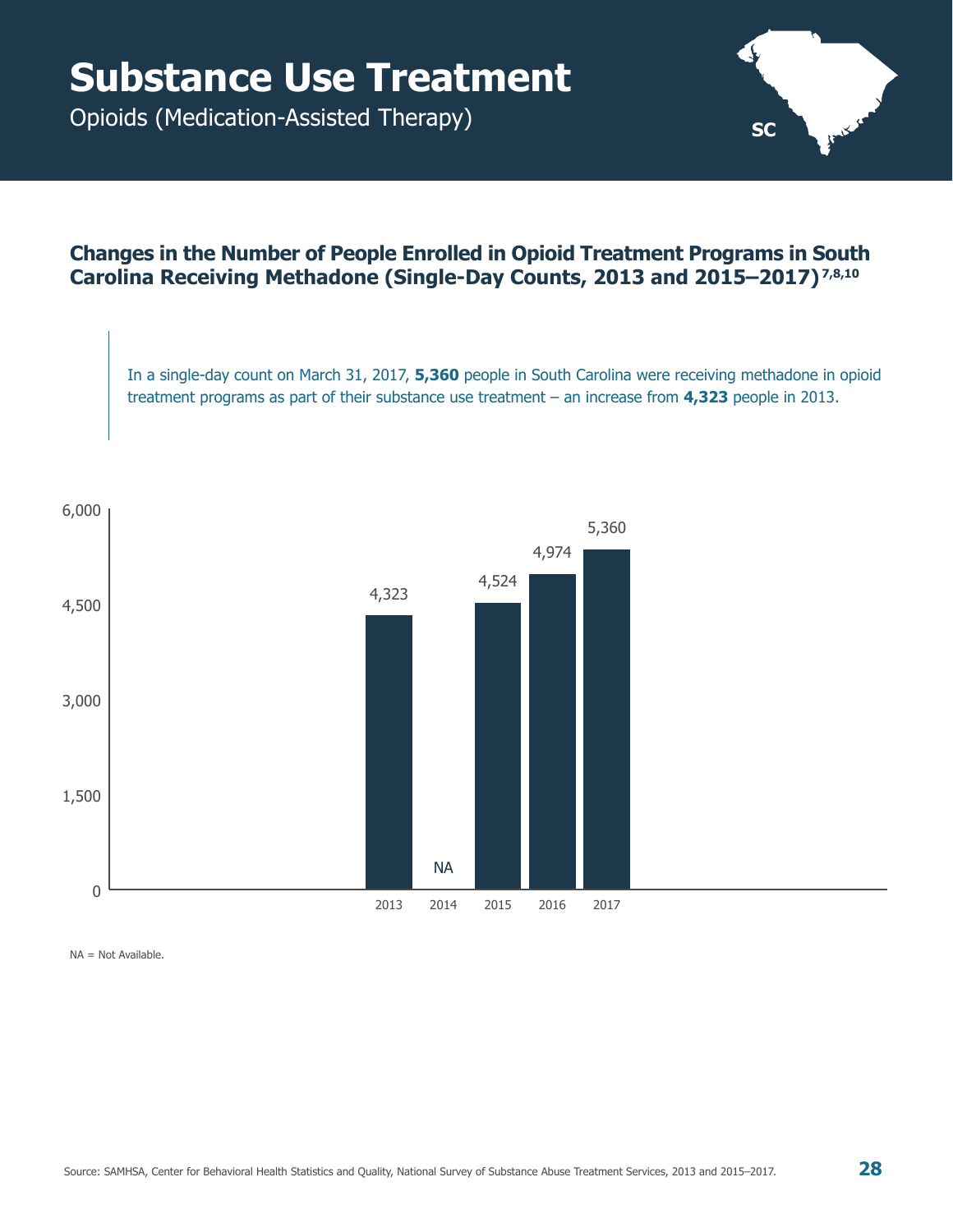Opioids (Medication-Assisted Therapy)

#### **Changes in the Number of People Enrolled in Substance Use Treatment in South Carolina Receiving Buprenorphine (Single-Day Counts, 2013 and 2015–2017) 7,8,10,11**

In a single-day count on March 31, 2017, **946** people in South Carolina were receiving buprenorphine as part of their substance use treatment – an increase from **671** people in 2013.



NA = Not Available.

**SC**

՝ Լ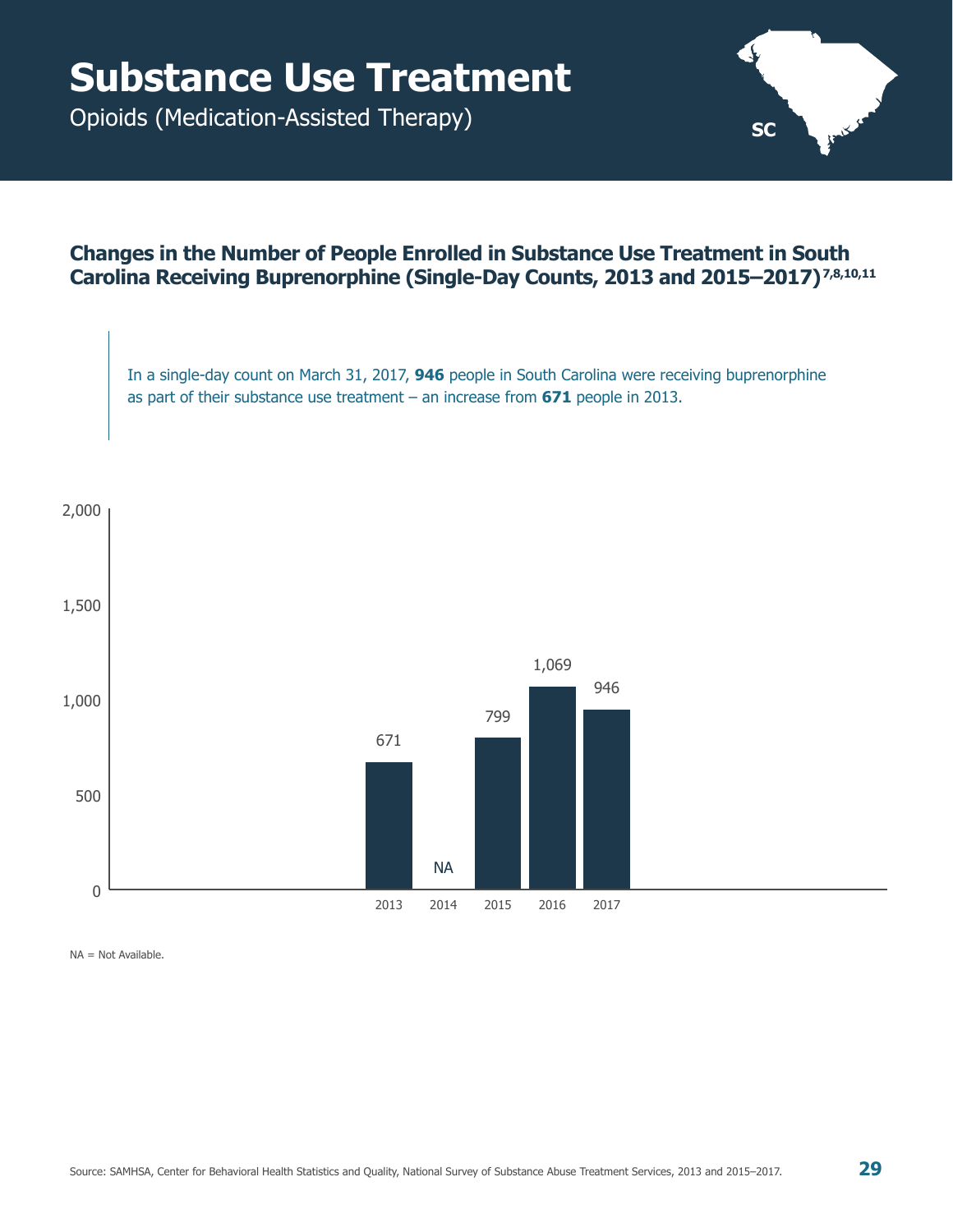### <span id="page-35-0"></span>**Adult Mental Health and Service Use**

Serious Thoughts of Suicide



**Changes in Past-Year Serious Thoughts of Suicide among Adults Aged 18 or Older in South Carolina, Region 4, and the United States (Annual Averages, 2008–2012 and 2013–2017) 1,5**



Among adults aged 18 or older in South Carolina, the annual average percentage with serious thoughts of suicide in the past year did not significantly change between 2008–2012 and 2013–2017.

During 2013–2017, the annual average prevalence of past-year serious thoughts of suicide in South Carolina was **3.8%** (or **142,000**), similar to both the regional average (**4.0%**) and the national average (**4.1%**).



Error bars indicate 95% confidence interval of the estimate.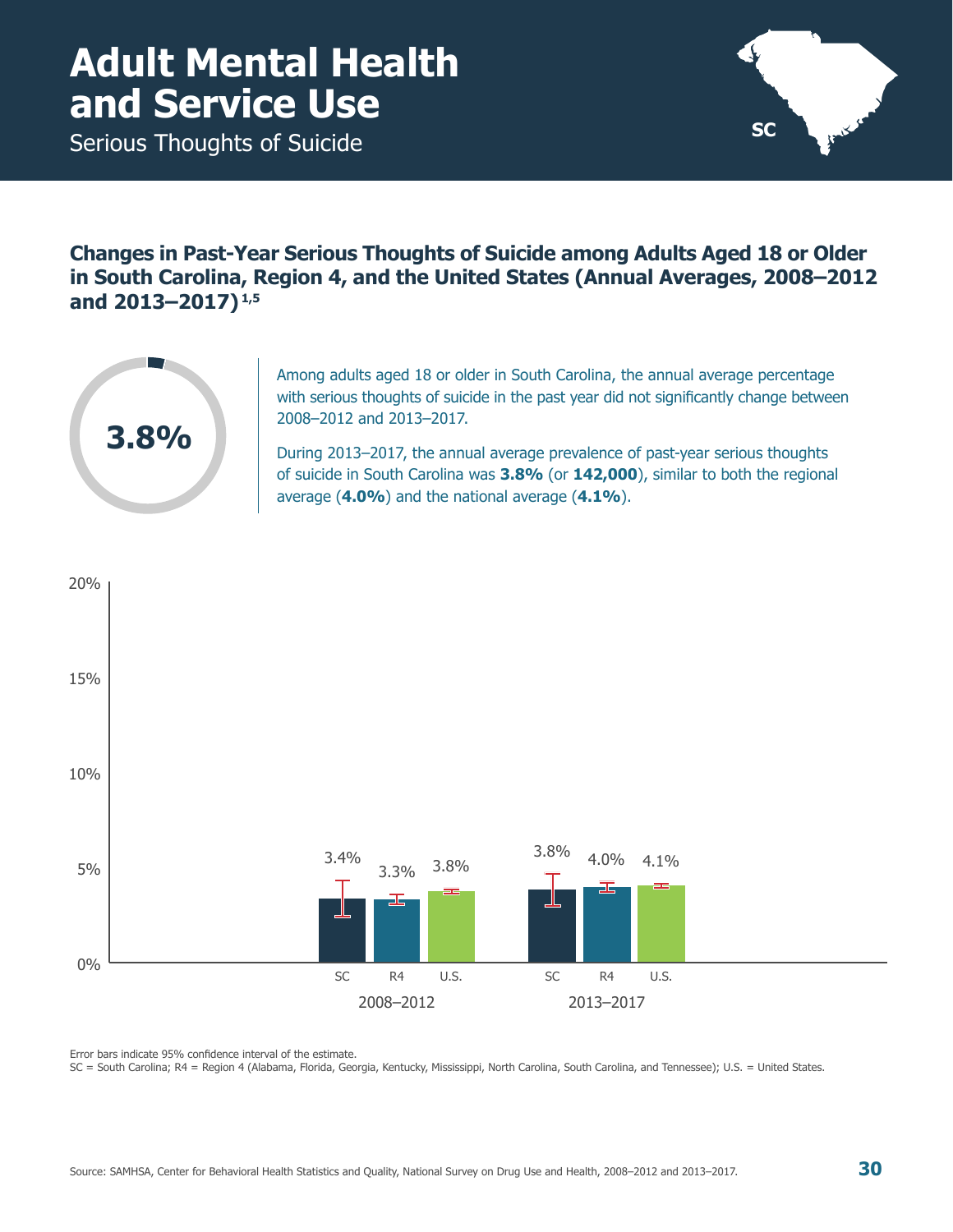### <span id="page-36-0"></span>**Adult Mental Health and Service Use**

Serious Mental Illness



**Changes in Past-Year Serious Mental Illness (SMI) among Adults Aged 18 or Older in South Carolina, Region 4, and the United States (Annual Averages, 2008–2012 and 2013–2017) 1,6**



Among adults aged 18 or older in South Carolina, the annual average percentage with a serious mental illness (SMI) in the past year did not significantly change between 2008–2012 and 2013–2017.

During 2013–2017, the annual average prevalence of past-year SMI in South Carolina was **4.1%** (or **152,000**), similar to both the regional average (**4.4%**) and the national average (**4.2%**).



Error bars indicate 95% confidence interval of the estimate.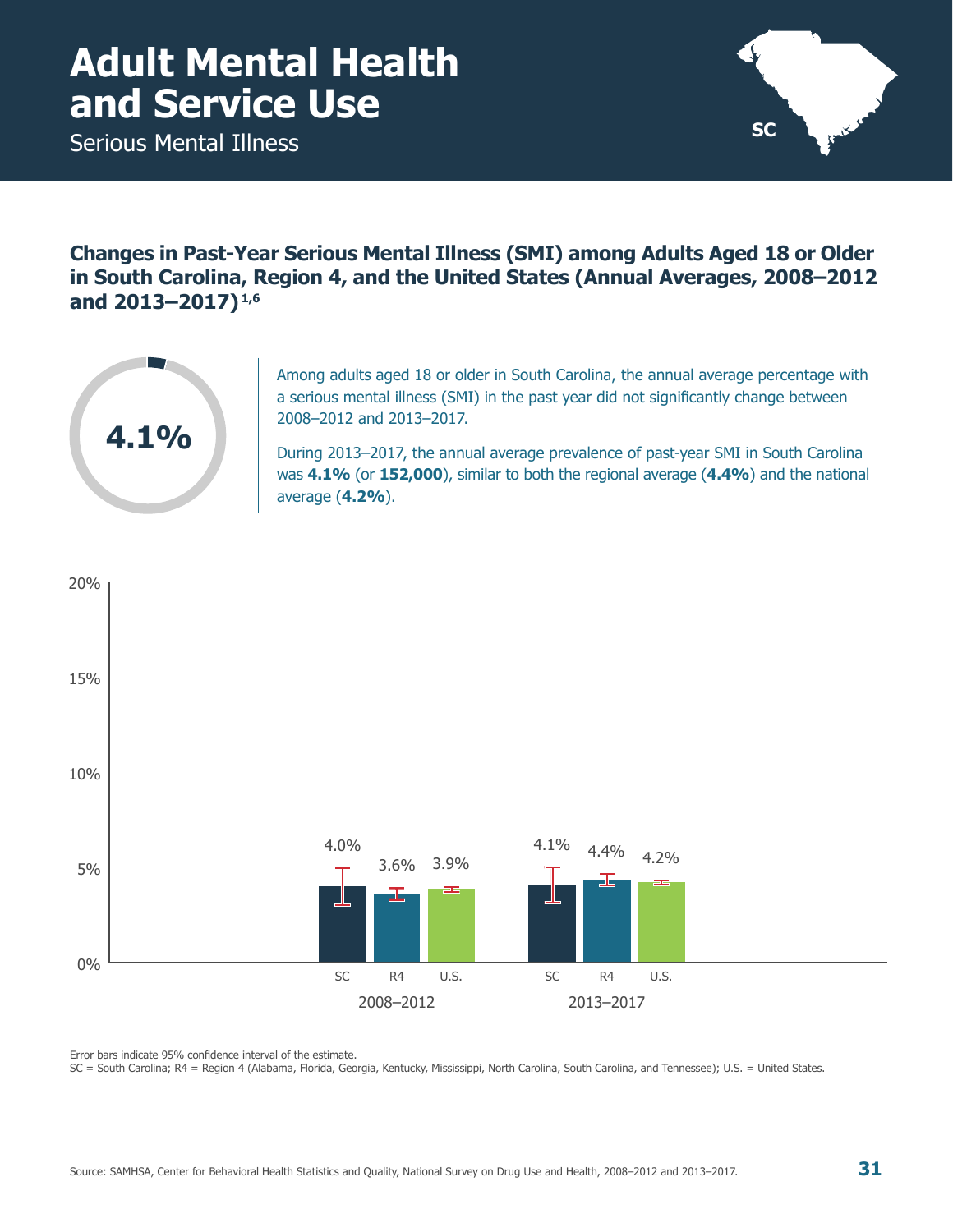### <span id="page-37-0"></span>**Adult Mental Health and Service Use**

Mental Health Service Use among Adults with Any Mental Illness



#### **Past-Year Mental Health Service Use among Adults Aged 18 or Older with Any Mental Illness (AMI) in South Carolina, Region 4, and the United States (Annual Averages, 2008–2012 and 2013–2017) 1,12**



Among adults aged 18 or older in South Carolina, the annual average percentage with any mental illness (AMI) who received services in the past year did not significantly change between 2008–2012 and 2013–2017.

During 2013–2017, the annual average prevalence of past-year mental health service use among those with AMI in South Carolina was **42.0%** (or **271,000**), similar to both the regional average (**42.8%**) and the national average (**43.6%**).



Error bars indicate 95% confidence interval of the estimate.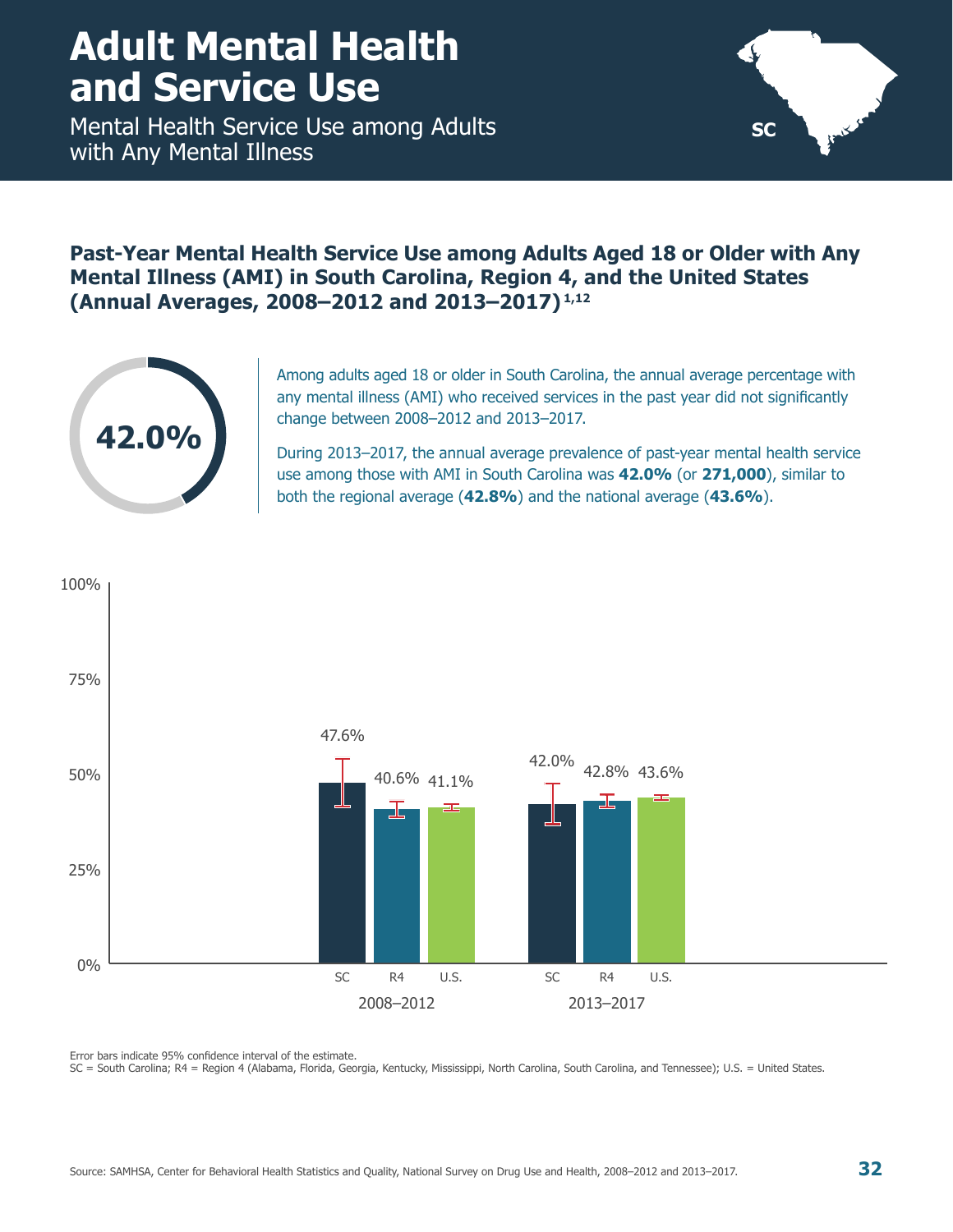# <span id="page-38-0"></span>**Figure Notes SC**



- 1 Estimates are annual averages based on combined 2013–2017 NSDUH data or NSDUH data for other combined years as indicated.
- 2 Respondents with unknown past year major depressive episode (MDE) data were excluded.
- 3 Respondents with unknown past year MDE or unknown treatment data were excluded.
- 4 Consistent with federal definitions and other federal data collections, the NSDUH definition for binge alcohol use since 2015 differs for males and females. Thus, this indicator is only based on the 2015-2017 NSDUH data. Binge drinking for males is defined as drinking five or more drinks on the same occasion on at least 1 day in the past 30 days, which is unchanged from the threshold prior to 2015. Since 2015, binge alcohol use for females has been defined as drinking four or more drinks on the same occasion on at least 1 day in the past 30 days.
- 5 Estimates were based only on responses to suicidality items in the NSDUH Mental Health module. Respondents with unknown suicidality information were excluded.
- 6 For further information, see Revised Estimates of Mental Illness from the National Survey on Drug Use and Health, which is available on the SAMHSA Web site at [https://www.samhsa.gov/data/sites/default/files/NSDUH148/](https://www.samhsa.gov/data/sites/default/files/NSDUH148/NSDUH148/sr148-mental-illness-estimates.pdf) [NSDUH148/sr148-mental-illness-estimates.pdf](https://www.samhsa.gov/data/sites/default/files/NSDUH148/NSDUH148/sr148-mental-illness-estimates.pdf).
- 7 Significance testing was not conducted on these data. Conducting statistical significance tests is not necessary because these are counts of people enrolled at all treatment facilities (rather than estimates from a sample of treatment facilities).
- 8 Single-day counts reflect the number of individuals who were enrolled in substance use treatment on March 31, 2013; March 30, 2015; March 29, 2016; and March 31, 2017. Single-day counts of the number of individuals enrolled in substance use treatment were not included in the 2014 National Survey of Substance Abuse Treatment Services (N-SSATS).
- 9 Enrollees whose substances were unknown were excluded.
- 10 These counts reflect only individuals who were receiving these specific medication-assisted therapies as part of their opioid treatment in specialty substance abuse treatment programs; they do not include counts of individuals who were receiving other types of treatment (such as those who received MAT from private physicians) for their opioid addiction on the reference dates.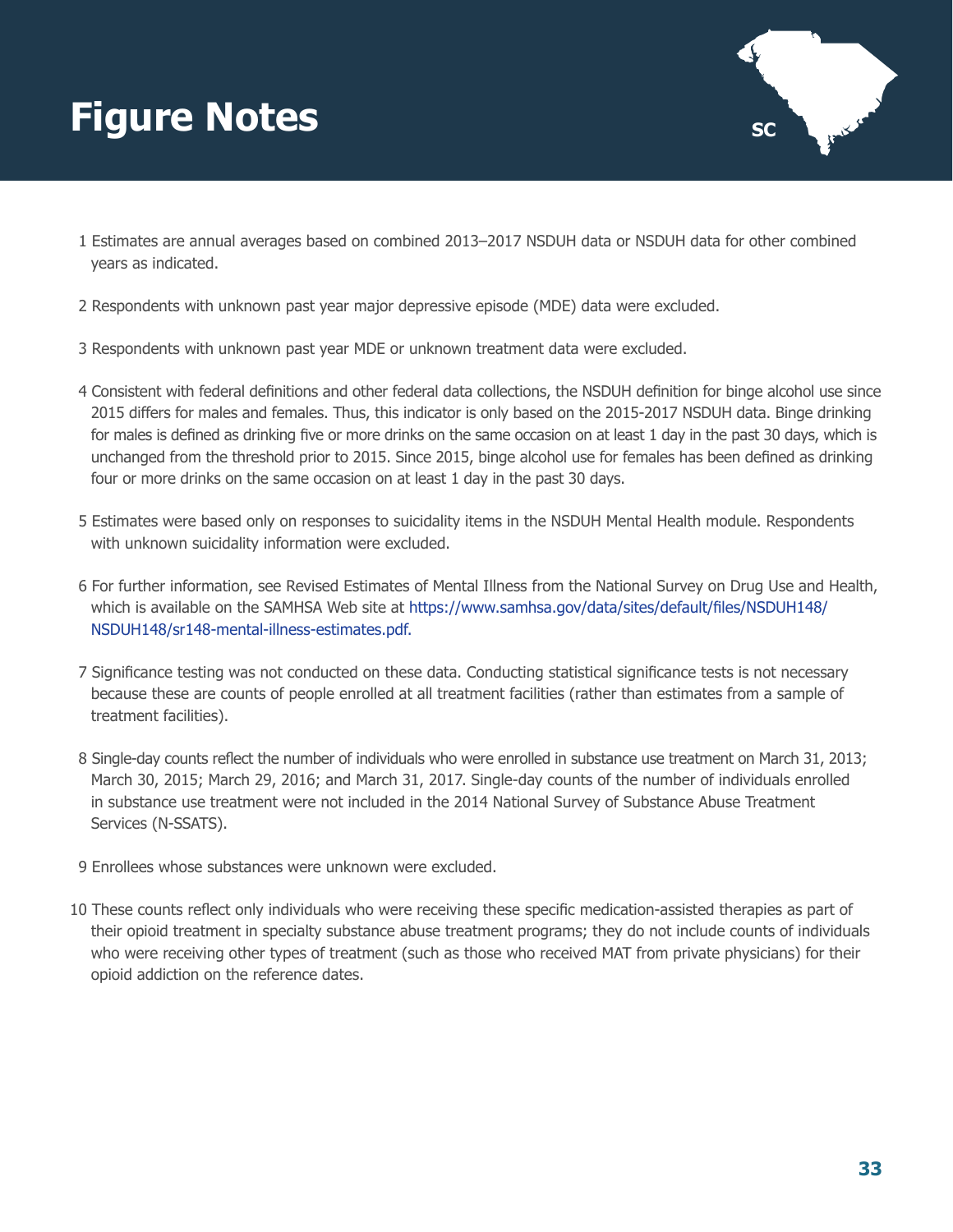# **Figure Notes SC**



- 11 Physicians who obtain specialized training per the Drug Addiction Treatment Act of 2000 (DATA 2000) may prescribe buprenorphine to treat opioid addiction. Some physicians are in private, office-based practices; others are affiliated with substance abuse treatment facilities or programs and may prescribe buprenorphine to clients at those facilities. Additionally, opioid treatment programs (OTPs) may also prescribe and/or dispense buprenorphine. The buprenorphine single-day counts include only those clients who received/were prescribed buprenorphine by physicians affiliated with substance abuse treatment facilities; they do not include clients from private practice physicians.
- 12 Respondents were not to include treatment for drug or alcohol use. Respondents with unknown service use information were excluded. Estimates were based only on responses to items in the NSDUH Adult Mental Health Service Utilization module.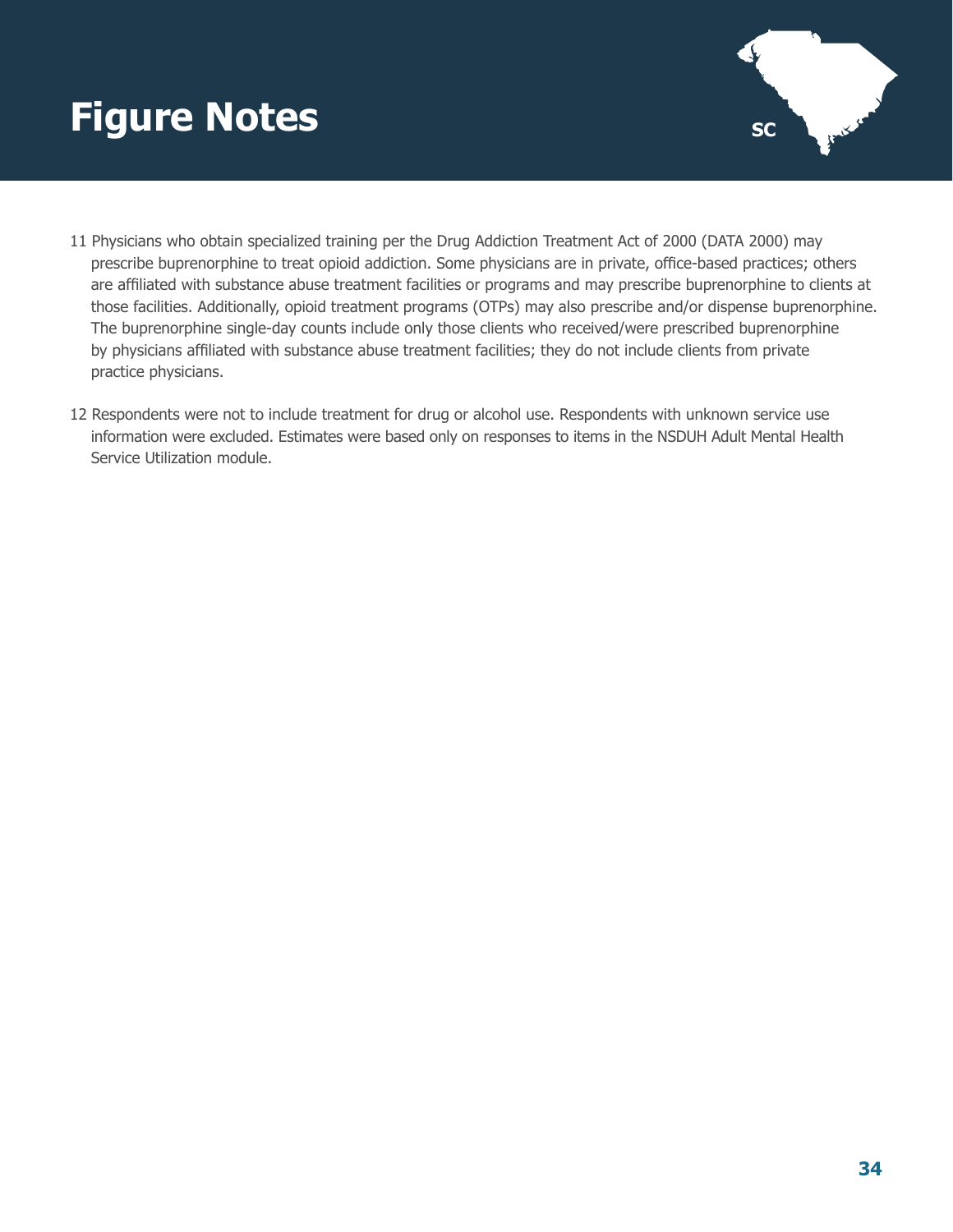# <span id="page-40-0"></span>**Definitions** scale and scale and scale and scale and scale and scale and scale and scale and scale and scale



**Alcohol use disorder and illicit drug use disorder** are defined using diagnostic criteria specified within the fourth edition of the Diagnostic and Statistical Manual of Mental Disorders (DSM-IV), which include such symptoms as withdrawal, tolerance, use in dangerous situations, trouble with the law, and interference with major obligations at work, school, or home during the past year. For details, see American Psychiatric Association (1994).

**Any mental illness (AMI)** among adults aged 18 or older is defined as currently or at any time in the past year having had a diagnosable mental, behavioral, or emotional disorder (excluding developmental and substance use disorders) of sufficient duration to meet DSM-IV criteria. Adults who had a diagnosable mental, behavioral, or emotional disorder in the past year, regardless of their level of functional impairment, were defined as having AMI.

**Depression care** is defined as seeing or talking to a medical doctor or other professional or using prescription medication for depression in the past year.

**Major depressive episode (MDE)** is defined as in the DSM-IV, which specifies a period of at least 2 weeks in the past year when an individual experienced a depressed mood or loss of interest or pleasure in daily activities and had a majority of specified depression symptoms.

**Marijuana use disorder** is defined using diagnostic criteria specified within the fourth edition of the Diagnostic and Statistical Manual of Mental Disorders (DSM-IV), which include such symptoms as tolerance, use in dangerous situations, trouble with the law, and interference with major obligations at work, school, or home during the past year. For details, see American Psychiatric Association (1994).

**Mental health service use** is defined in NSDUH for adults aged 18 or older as receiving treatment or counseling for any problem with emotions, nerves, or mental health in the 12 months before the interview in any inpatient or outpatient setting, or the use of prescription medication for treatment of any mental or emotional condition that was not caused by the use of alcohol or drugs.

**Number of individuals enrolled in substance use treatment** refers to the number of clients in treatment at alcohol and drug abuse facilities (public and private) throughout the 50 states, the District of Columbia, and other U.S. jurisdictions.

**Opioid use disorder** is defined as heroin use disorder or prescription pain reliever use disorder using diagnostic criteria specified within the fourth edition of the Diagnostic and Statistical Manual of Mental Disorders (DSM-IV), which include such symptoms as withdrawal, tolerance, use in dangerous situations, trouble with the law, and interference with major obligations at work, school, or home during the past year. For details, see American Psychiatric Association (1994).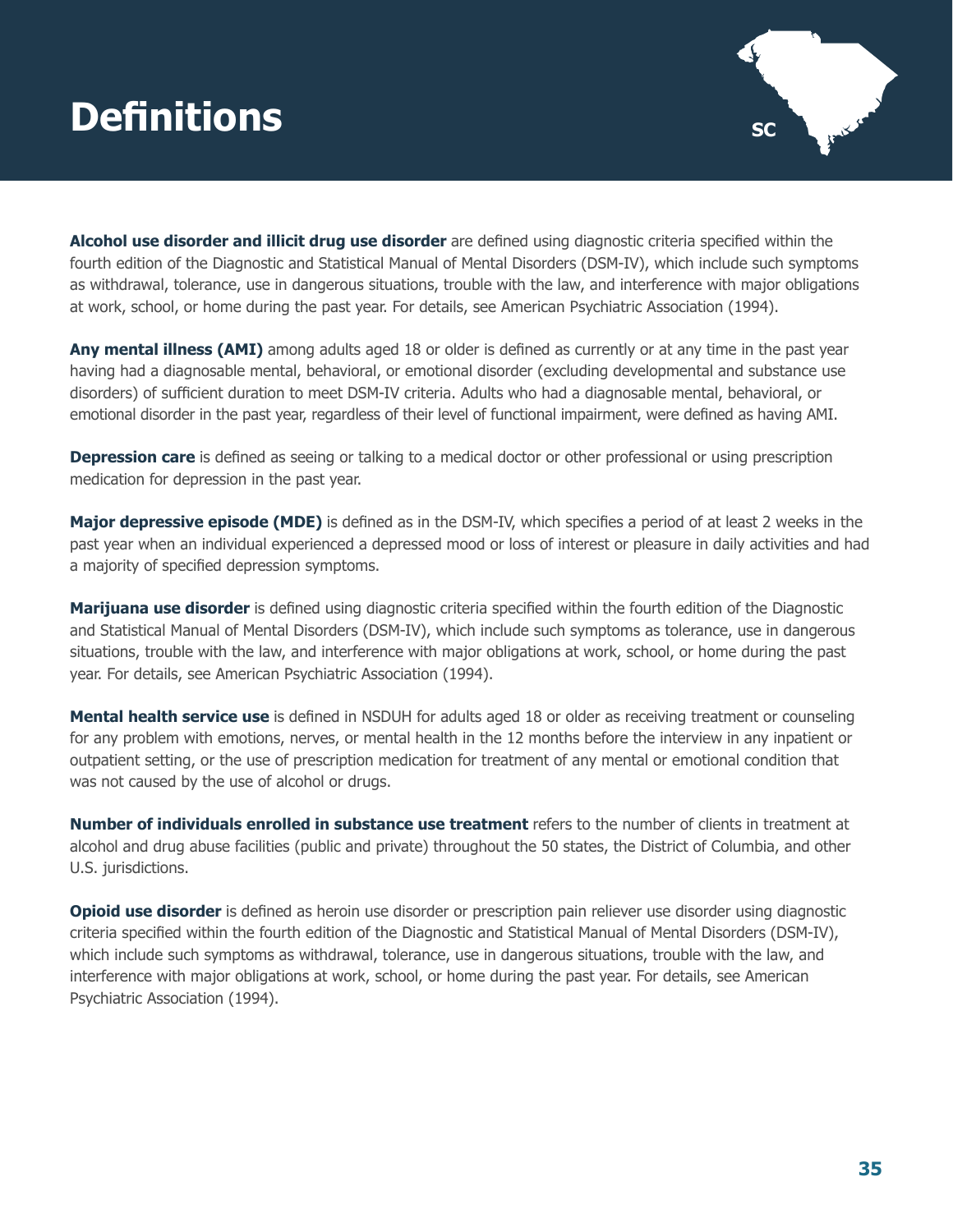# **Definitions** scale and scale and scale and scale and scale and scale and scale and scale and scale and scale



**Prescription pain relievers** include the following subcategories of pain relievers: hydrocodone products (Vicodin®, Lortab®, Norco®, Zohydro® ER, or generic hydrocodone); oxycodone products (OxyContin®, Percocet®, Percodan®, Roxicet®, Roxicodone®, or generic oxycodone); tramadol products (Ultram®, Ultram® ER, Ultracet®, generic tramadol, or generic extended-release tramadol); codeine products (Tylenol® with codeine 3 or 4 or generic codeine pills); morphine products (Avinza®, Kadian®, MS Contin®, generic morphine, or generic extended-release morphine); fentanyl products (Actiq®, Duragesic®, Fentora®, or generic fentanyl); buprenorphine products (Suboxone® or generic buprenorphine); oxymorphone products (Opana®, Opana® ER, generic oxymorphone, or generic extended-release oxymorphone); Demerol®; hydromorphone products (Dilaudid® or generic hydromorphone, or Exalgo® or generic extended-release hydromorphone); methadone; or any other prescription pain reliever.

**Prescription pain reliever misuse** is defined as prescription pain reliever use in any way not directed by a doctor, including use without a prescription of one's own; use in greater amounts, more often, or longer than told; or use in any other way not directed by a doctor.

**Region 4** includes Alabama, Florida, Georgia, Kentucky, Mississippi, North Carolina, South Carolina, and Tennessee.

**Serious mental illness (SMI)** is defined in NSDUH as adults aged 18 or older who currently or at any time in the past year have had a diagnosable mental, behavioral, or emotional disorder (excluding developmental and substance use disorders) of sufficient duration to meet diagnostic criteria specified in the DSM-IV and has resulted in serious functional impairment, which substantially interferes with or limits one or more major life activities. SMI estimates are based on a predictive model applied to NSDUH data and are not direct measures of diagnostic status. The estimation of SMI covers any mental disorders that result in serious impairment in functioning such as major depression and bipolar disorders. However, NSDUH data cannot be used to estimate the prevalence of specific mental disorders in adults. Also, it should be noted that SAMHSA has recently updated the definition of SMI for use in mental health block grants to include mental disorders as specified in the DSM-5.

**Substance use disorder** is defined as dependence on or abuse of alcohol, illicit drugs (e.g., marijuana, cocaine, hallucinogens, heroin, or inhalants), or psychotherapeutics (e.g., prescription pain relievers, sedatives, tranquilizers, or stimulants) in the past 12 months based on assessments of individual diagnostic criteria from the fourth edition of the Diagnostic and Statistical Manual of Mental Disorders (DSM-IV), which include such symptoms as withdrawal, tolerance, use in dangerous situations, trouble with the law, and interference with major obligations at work, school, or home during the past year. For details, see American Psychiatric Association (1994).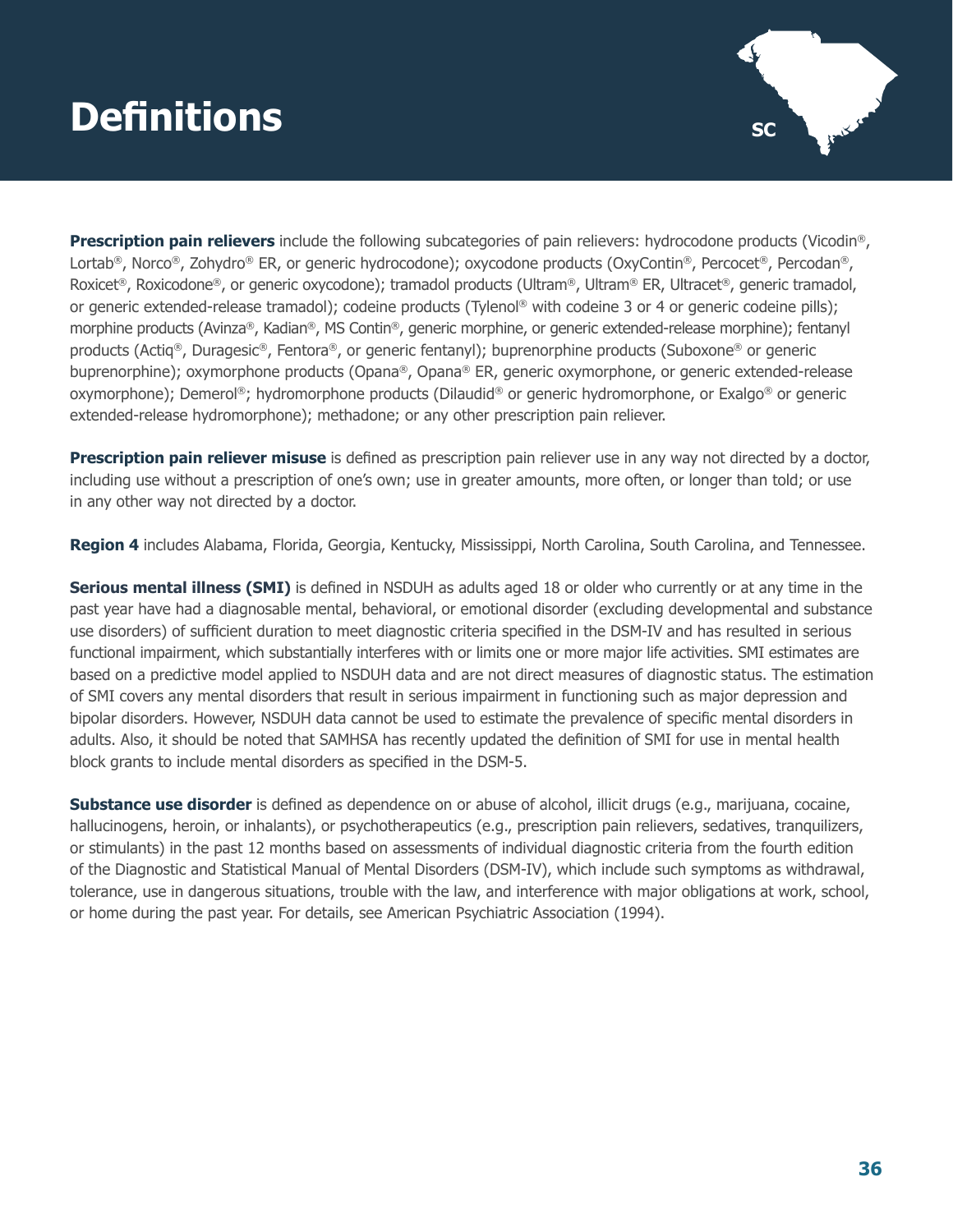# <span id="page-42-0"></span>**References and Sources SC**



**American Psychiatric Association. (1994)**. Diagnostic and statistical manual of mental disorders (DSM-IV) (4th ed.). Washington, DC: Author.

**The National Survey on Drug Use and Health (NSDUH)** is an annual survey sponsored by the Substance Abuse and Mental Health Services Administration (SAMHSA). NSDUH is the primary source of information on the use of illicit drugs, alcohol, and tobacco in the U.S. civilian, noninstitutionalized population aged 12 years or older and includes mental health issues and mental health service utilization for youth aged 12–17 and adults aged 18 or older. Conducted by the federal government since 1971, NSDUH collects data by administering questionnaires to a representative sample of the population through face-to-face interviews at their place of residence. The data used in this report are based on information obtained from approximately 67,500 individuals aged 12 or older per year in the United States. Additional information about NSDUH is available at [https://www.samhsa.gov/data/population-data-nsduh.](https://www.samhsa.gov/data/population-data-nsduh)

**The National Survey of Substance Abuse Treatment Services (N-SSATS)** is an annual census designed to collect information from all public and private treatment facilities in the United States that provide substance abuse treatment. The objectives of N-SSATS are to collect multipurpose data that can be used to assist SAMHSA and state and local governments in assessing the nature and extent of services provided and in forecasting treatment resource requirements, to update SAMHSA's Inventory of Behavioral Health Services, to analyze general treatment services trends, and to generate the Behavioral Health Treatment Services Locator (<https://findtreatment.samhsa.gov/>). Additional information about N-SSATS is available at [https://www.samhsa.gov/data/all-reports.](https://www.samhsa.gov/data/all-reports)